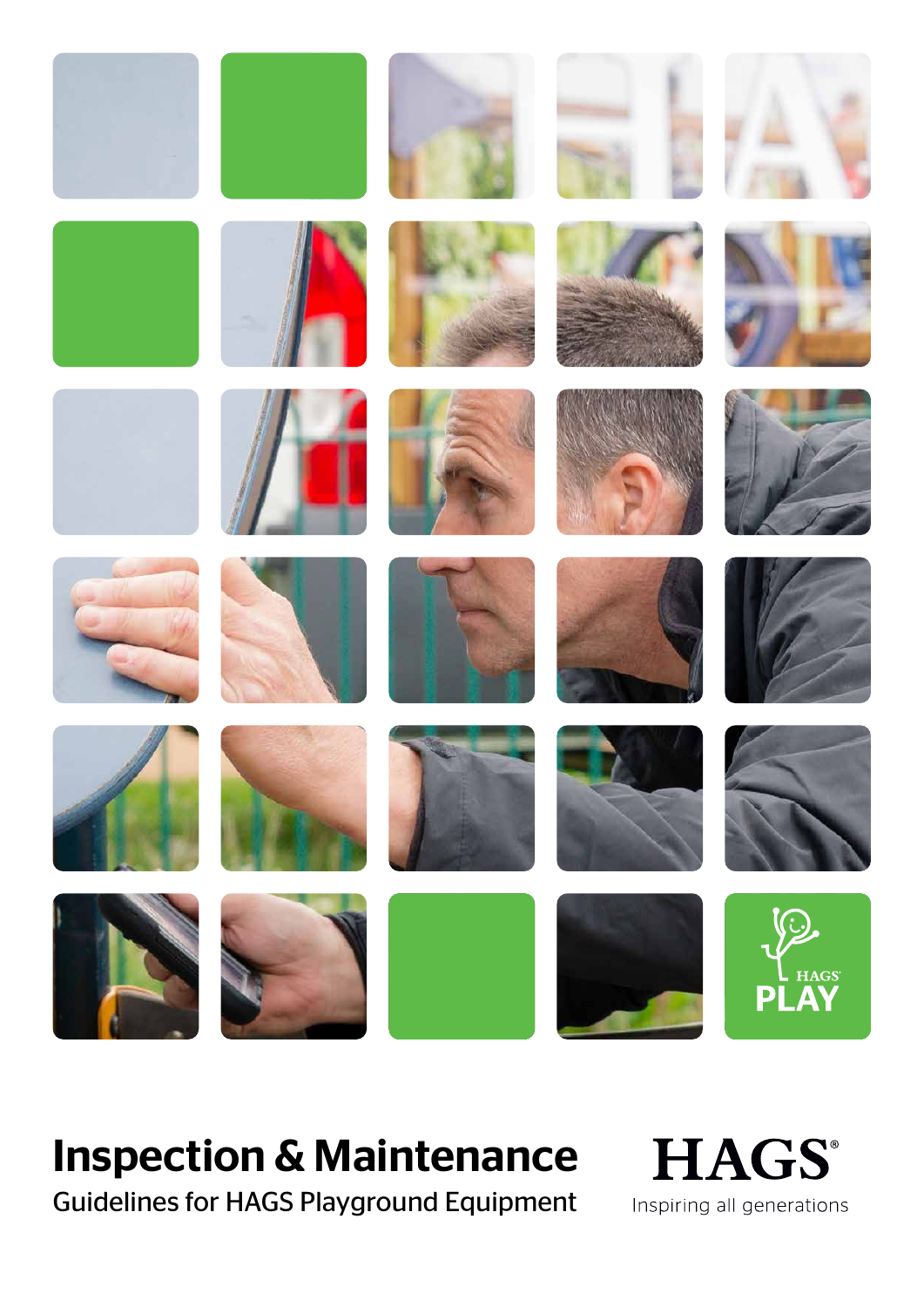## Table of Contents

| $\mathcal{I}$ . | Introduction                  | page 2    |
|-----------------|-------------------------------|-----------|
| 2.              | Routine Visual Inspection     | page $3$  |
| 3.              | Operational Inspection        | page 4    |
| 4.              | <b>Annual Main Inspection</b> | page $18$ |
| 5.              | Maintenance Procedure         | page 18   |
| 6.              | Surfacing                     | page $22$ |
| 7.              | Retiring of old equipment     | page $25$ |

## 1. Introduction

All play equipment installed in public areas should be inspected and maintained in accordance with European Standards recommendations for the routine and operational inspection and maintenance of playground equipment: EN1176-7.

The HAGS product warranties are only valid if the inspections and maintenance in this document are followed.

The frequency of inspection will vary with the type of equipment/materials used and other factors e.g.: heavy use, levels of vandalism, climate conditions, air pollution, age of equipment.

Records of inspection and maintenance should be kept by the owner/operator in charge of the equipment, detailing what has been carried out.

If parts are discovered to be unsafe during inspection and cannot be replaced or corrected immediately, the equipment (or parts) should be secured against further use (immobilised or removed from site).

### Important note:

No part of this document is to be copied or re-produced in any form or by any means without the express written permission from HAGS.

# **HAGS**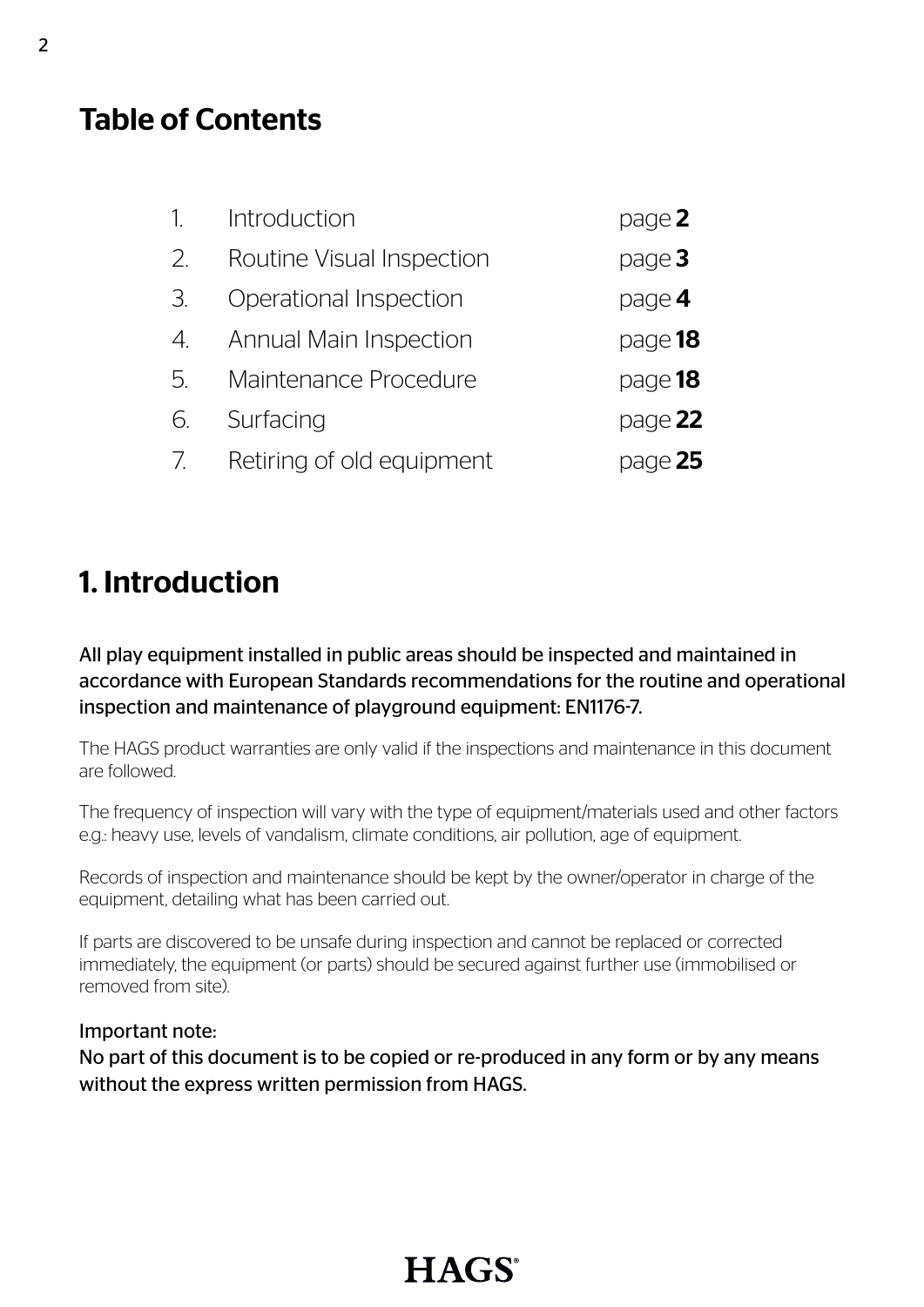## 2. Routine Visual Inspection















hags.com . hags@hags.com . +46 380 473 00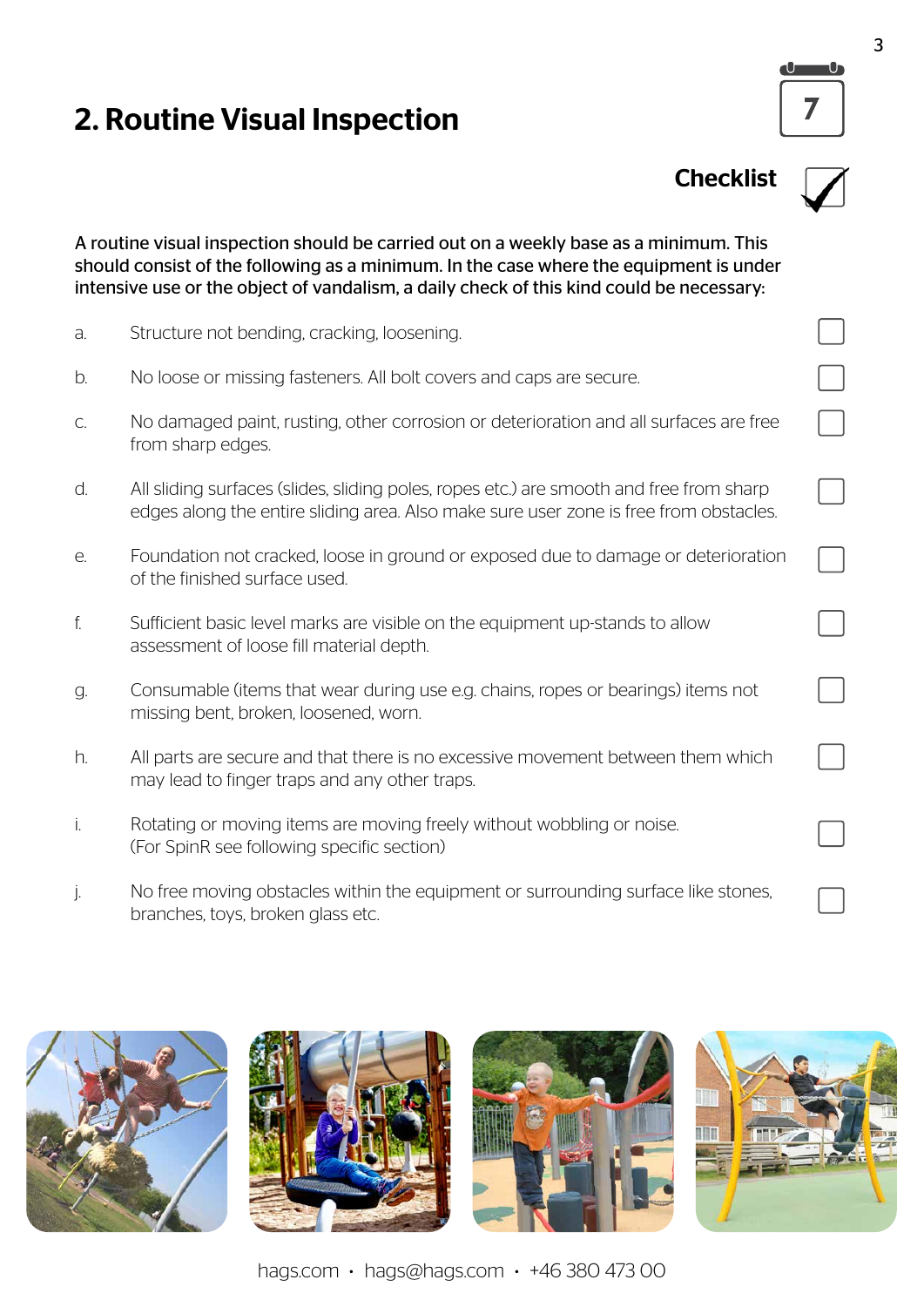## 3. Operational Inspection

30

**Checklist** 

Operational Inspections should be carried out by trained inspectors (1-3 months intervals) with the results recorded in a permanent log. If anything is noticed below, please see maintenance procedure further on in this document. Care should be taken that the rate of wear and time to the next inspection is taken into account. Each play feature shall be tested with a suitable force to confirm its function.

a. Structures like posts, decks, roofs, panels/barriers etc. and play features not bending, cracking, loosening, excessively corroded.

Note: Special attention should be given to;

- equipment where stability relies on a single structural support.
- dynamic items (Like Typhoon, Mobilus, Multipondo, Mantis….)
- the area of the structure just as it enters the ground
- b. No damaged paint, rusting, deterioration or contamination and all surfaces are free from sharp edges.

Special attention should be given to:

-all sliding surfaces and make sure the user zone is smooth along the entire sliding area and free from obstacles.

-the area of the structure just as it enters the ground

c. Foundation not cracked, loose in ground or exposed due to damage or deterioration of the finished surface used.

Note: Special attention should be given to;

- equipment where stability relies on a single structural support or a linear line of structural supports.
- dynamic items (Like Typhoon, Mobilus, Multipondo, Mantis….)
- d. Impact Attenuating Surfacing. Ensure there are no obstacles in the safety zone. For inspection and maintenance of impact absorbing surfacing, please see separate section.
- e. All fixings are tightened and have no protruding sharp edges. No wear in attachment holes.
- f. Site is clear of all dangerous objects and rubbish.
- g. Welds show no visible cracks or corrosion.
- h. No trip points or obstruction within the falling space, free space or surrounding area.
- i. Plastic items including mouldings, panels, slides, climbing grips, plastic balls on pull handles, plugs etc., are secure and not broken, loose, cracked, sharp edges, burnt, deformed, due to UV light have any signs of embrittlement or missing.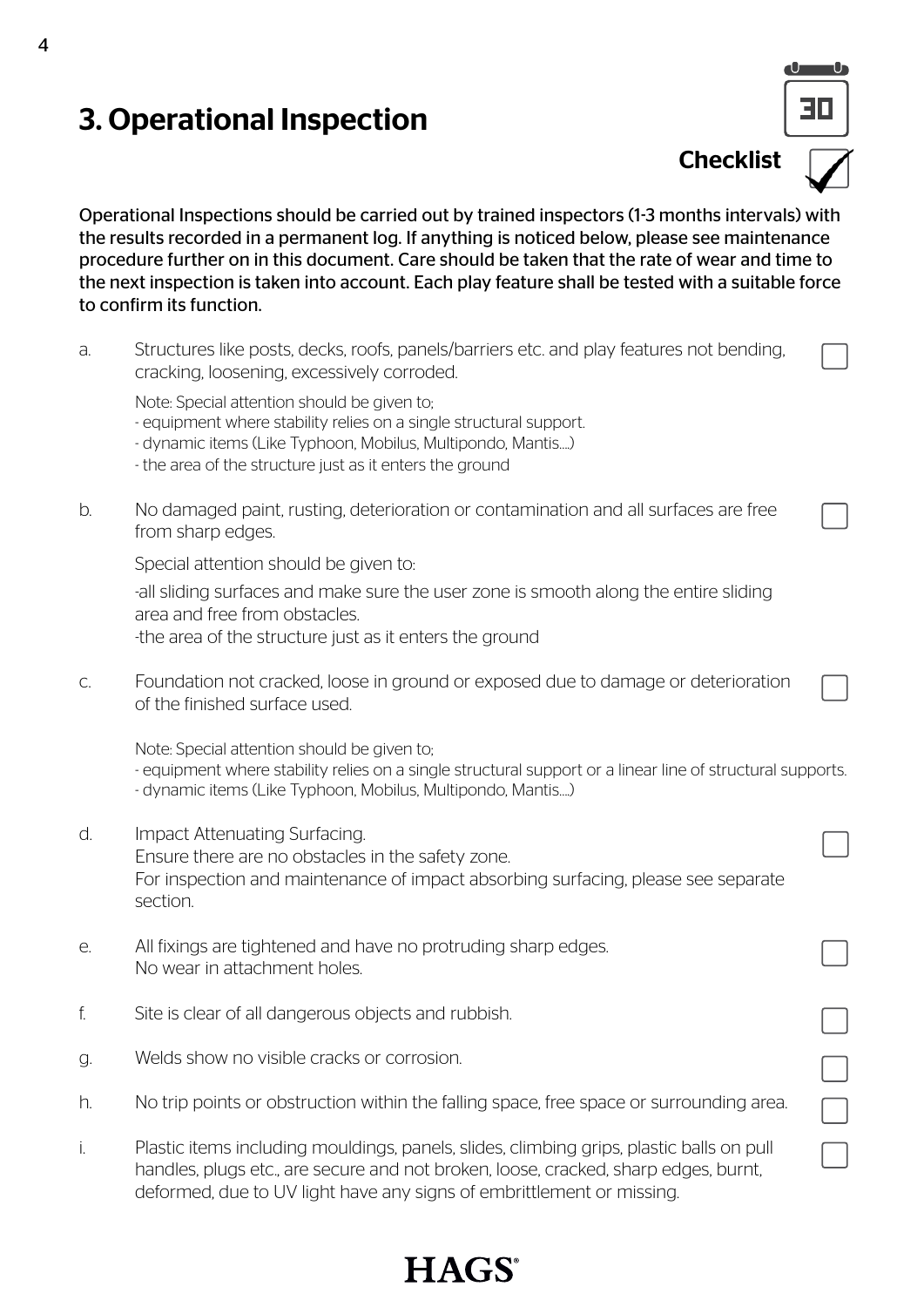|       | All parts are secure and that there is no excessive movement between them that<br>may lead to finger traps or any other traps. Please pay special attention to rungs so<br>that they do not rotate. |  |
|-------|-----------------------------------------------------------------------------------------------------------------------------------------------------------------------------------------------------|--|
| k.    | Spinners and bouncing components are operating smoothly without noise, with no<br>unexpected movement within bushes or bearings.                                                                    |  |
| I.    | Ensure any anti-slip components (e.g. decks, platforms, panels, climb walls, step<br>treads & seat treads) have not worn through the top surface.                                                   |  |
| m.    | Structural HPL components (e.g. decks, platforms, panels, climb walls, step treads &<br>seat treads)<br>-has more than 90% left of its original thickness.<br>-has no sharp edges                   |  |
| $n$ . | Walking surfaces are free from any contamination that can cause slipperiness.                                                                                                                       |  |
| О.    | Ensure all product use labels and facility signage are still legible.                                                                                                                               |  |
| p.    | No water is accumulated within equipment due to sand, leaves, high water table etc.<br>and that all drain holes are open.                                                                           |  |



hags.com . hags@hags.com . +46 380 473 00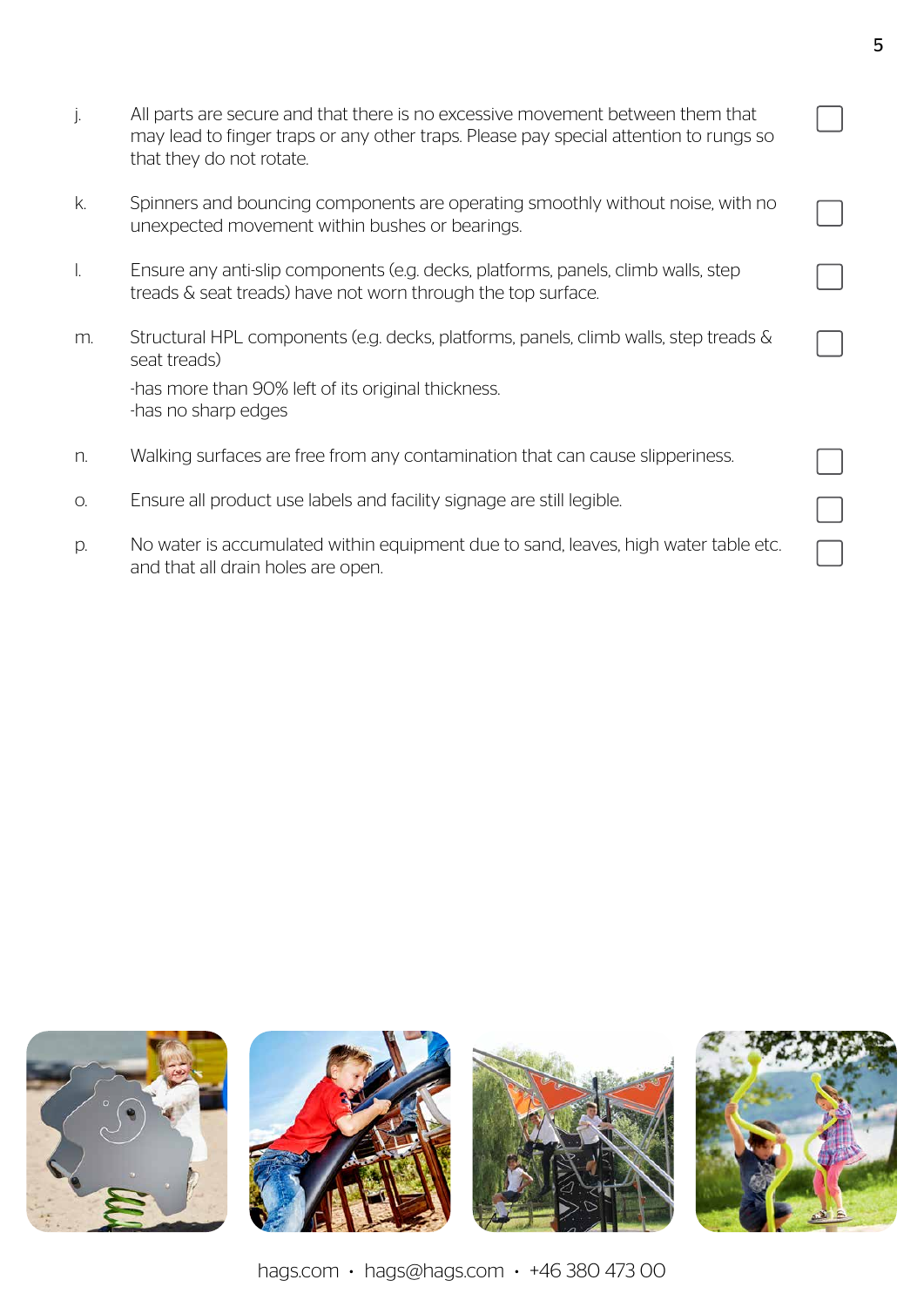### Rope Components

- 1. Ensure that the ropes are smooth all along and are not frayed, deformed or have any visible metal cord.
- 2. That all fixings are tight and have no protruding sharp edges.
- 3. HAGS recommend rope end fixings are replaced when the link cross section reaches a size of 70% of its original size compared to a non-wearing surface. All parts should be checked, including;
	- a. Connections to framework.
	- b. Split links.
	- c. Swaged eye terminals attached to the rope ends.
- 4. Surface finishes not damaged, rusting or deteriorating
- 5. Connections and bolts are secure and tight

### Flextread components

- 1. Surface cracks are to be expected on Flextread, particularly where the material is wrapped. Ensure these surface cracks are less than 4mm and do not break through the internal reinforcement layer.
- 2. Check the anti-slip texture surface has not worn away.

### Chain components

- 1. The chains are not twisted.
- 2. HAGS recommend chains are replaced when the chain link cross section reaches a size of 70% of its original size on any link compared to a non-wearing surface. All chain parts should be checked, including;
	- a. Eye bolts and attachment plates welded onto beam.
	- b. Split links.
	- c. End chain links.
	- d. Main chain links.
	- e. Chain swivel links where fitted move freely and have no excessive wear.
	- f. Connecting rivets are not lose or missing. If so, please contact HAGS.

### Swing seats and swing chains

- 1. The seats are positioned at the correct height. (see separate assembly instruction for each seat)
- 2. The swing seat is not damaged and free from sharp edges and foreign objects.
- 3. The chains are not twisted.
- 4. HAGS recommend chains are replaced when the chain link cross section reaches a size of 70% of its original size on any link compared to a non-wearing surface. All chain parts should be checked, including;
	- a. Attachment links.
	- b. Split links.
- 5. Chain swivel links where fitted move freely and have no excessive wear.

| _ | - |
|---|---|
|   |   |
|   |   |
|   |   |

# **HAGS**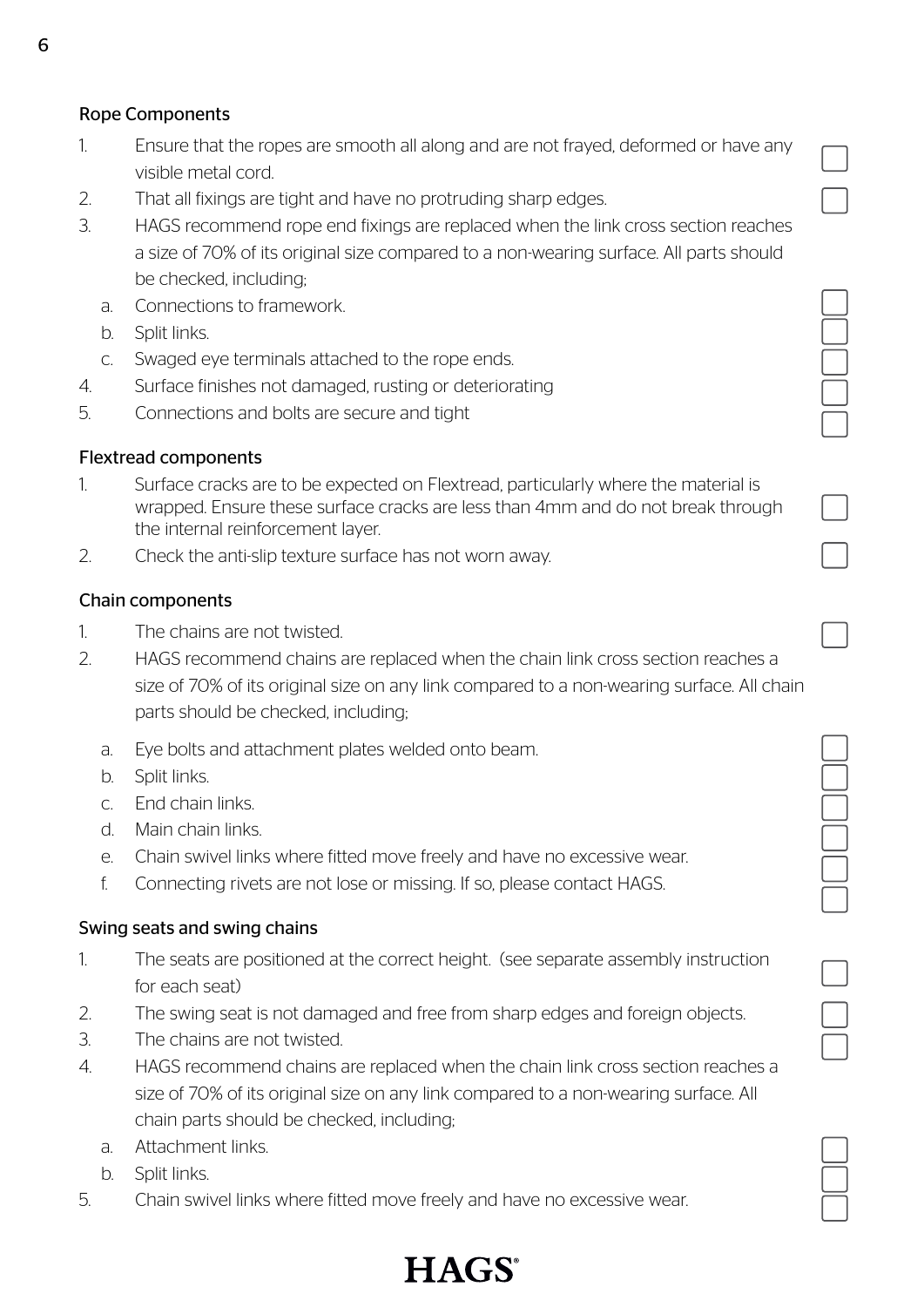### Shackles

HAGS recommend shackles are replaced when the link cross section reaches a size of 70% of its original size on any link compared to a non-wearing surface.

- a. Shackle pins have no steps or cracks in them.
- b. Ensure that Roll pins are inserted and firmly in position.

### Bushes, bearings and swivels (pivots and rotating items e.g. Swings, seesaws, roundabouts, overhead wheels)

- 1. Inspect bush/bearing/swivel for wear and excessive play (recommended maximum 0.5mm in vertical plane).
- 2. Bush/bearing/swivel is moving freely without squeaks or binding.

### Swing Frames

- 1. Ensure all chain attachment points are secure, with no signs of wear, deformation, cracks or corrosion.
- 2. Ensure the frame legs are securely attached to any ground anchors and their foundations
- 3. Ensure the swing top beam is securely attached to the legs, with no signs of wear, deformation, cracks or corrosion/rot

### Tube Slides

- 1. All clamp rings are secure.
- 2. All the tube sections butt tightly together. There should be no gap between sections, inside and outside.
- 3. All safety labels on the Tube Slide entry panel are secure and legible, replace immediately if necessary.

### Dampening components (e.g. See-saw seats/stops)

- 1. Check for any damages, wear or cracks.
- 2. Dampening effect is sufficient.

### Sand and water play

- 1. Check connections and visible parts for leakage or other damage.
- 2. Check pump function.

### **Springs**

- 1. Check the clamps for wear, fretting, cracks, deformation or excessive corrosion.
- 2. Check the spring for any signs of excessive corrosion, deformation, fretting, cracks or other damage. (In particular, the area of the spring around the last base fixing position should be scrutinised).
- 3. No stones, gravel, branches etc. inside or close to the spring.

 $\Box$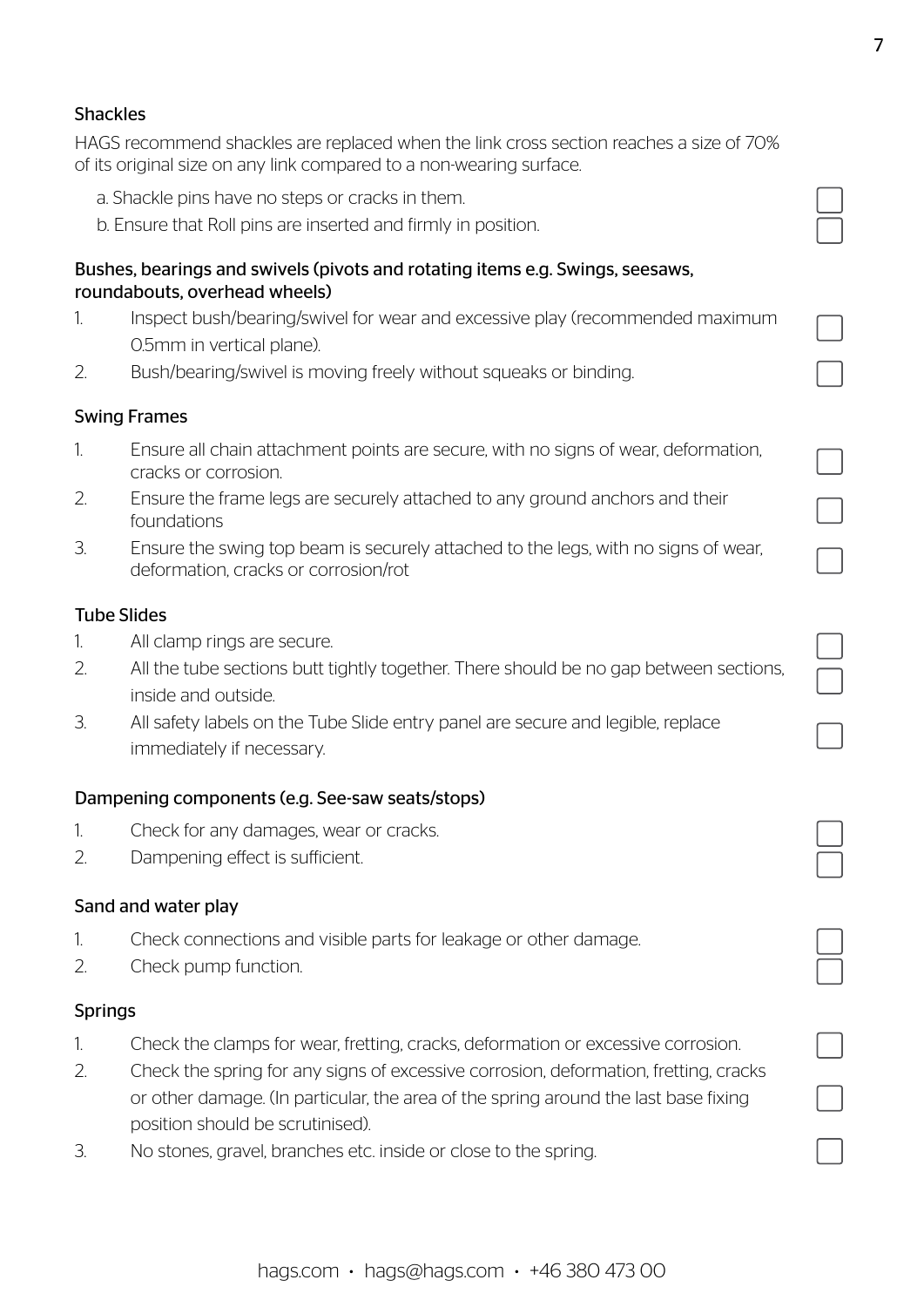All wooden items (logs etc.) are not broken and have no sharp edges or splinters.

Note: All wooden items are prone to expansion and contraction that may cause temporary splits. This will depend on climate and temperature variance. Any cracks should be monitored to ensure they do not grow sufficiently or compromise structural strength.

- 2. All components where repetitive wear does occur (e.g. decks, steps, walkways) has more than 70% left of its original thickness.
- 3. Give a detailed check of all timber parts to confirm if any rot/degradation is present that could compromise its structural capacity.
- Special attention shall be given to dynamic items like cable ways, swing frames, and those that rely on one post for their stability.
- The recommended inspection method for identifying early signs of degradation in timber is the use of a small diameter (approx. 3-4mm dia) steel rod with a rounded point. Attempting to insert the device a number of times at evenly spaced points around the outer face of the post, in the accessible zone where moisture and oxygen combine in their optimum, in areas under the highest levels of structural load. The probe shall not easily enter the timber when pushing and there shall be no sign of softness, when compared with a fresh timber part. Any cracks in the timber can also lead to rot establishing from the inside.
- Care should be taken to not disturb material in the post potentially leading to future acceleration of degradation. Small pockets of rot do not necessarily mean the post will fail catastrophically in the near future and any suggested action should be considered carefully by the inspector depending on the amount and extent of degradation.
- For structural wooden parts going direct into ground, care should be taken to ensure the inspection method and probing is carried out in the zones of the post at the greatest risk of degradation. For loose-fill surfacing at or below ground level but above the concrete foundation by temporarily scraping back the loose-fill material. For synthetic surfacing directly at or just above/below surface level. If the ground is prone to retaining water or flooding, then extra attention also needs to be taken.
- For larger sections of timber intended to offer greater structural stability or timbers raising concern, more sophisticated test methods such as digital resi-drill inspections are available if considered necessary.
- If any concern occurs please contact a local timber expert or contact HAGS for further advice. Where necessary products must be taken out of use, until a further investigation has been completed.

#### Steel items

- Give a detailed check of all steel parts to confirm if any corrosion/degradation is present that could compromise its structural capacity. The recommended inspection method for identifying early signs of corrosion in steel is visual observation and the use of a small diameter (approx. 3-4mm dia) steel rod with a rounded point. Attempting to insert the device a number of times at evenly spaced points around the outer face of the post in the accessible zone where moisture and oxygen combine in their optimum, in areas under the highest levels of structural load. The probe shall not easily enter the steel when pushing and there shall be no sign of softness. If areas where the surface coating is broken, are detected, special attention should be given as there is a higher risk of corrosion.
- For structural steel parts going direct into the ground care should be taken to ensure the inspection method and probing is carried out in the zones of the post at the greatest risk of corrosion. For loose-fill surfacing at or below ground level but above the concrete foundation by temporarily scraping back the loose-fill material. For synthetic surfacing directly at or just above/below surface level. If the ground is prone to retaining water or flooding, then extra attention also needs to be taken.
- Special attention shall be given to dynamic items like Mantis, Mobilus, Titan, and those that rely on one post for their stability.
- For those steel sections intended to offer greater structural stability or those raising concern, more sophisticated test methods such as 'eddy current' tests are available if considered necessary.

If any concern occurs, please contact a local structural steel expert or contact HAGS for further advice. Where necessary products must be taken out of use, until a further investigation has been completed.

#### Rubber steps and disks

- 1. Not broken and secured to posts.
- 2. Not slippery.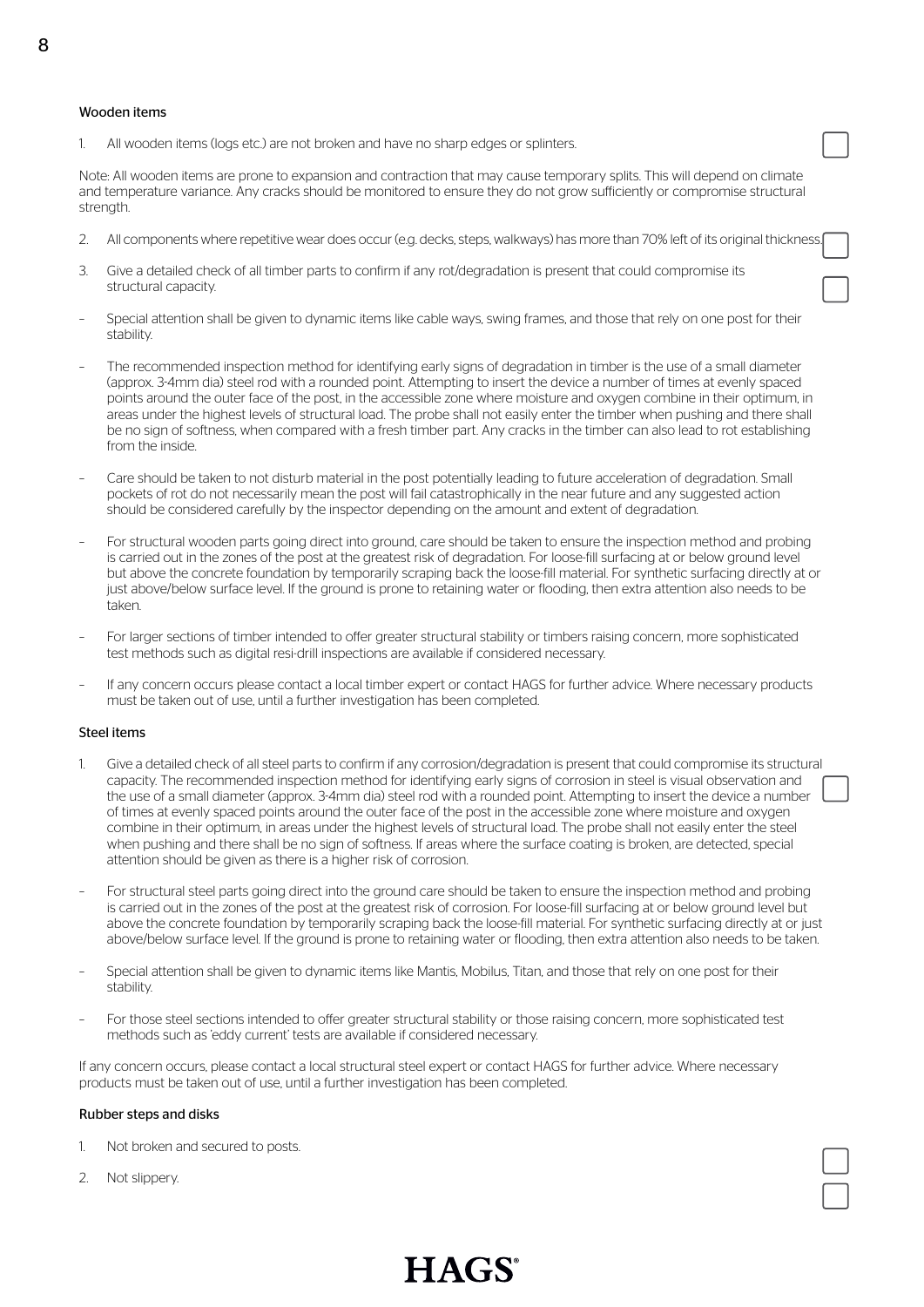## Equipment Groups

In addition to the general checks which must be completed on all equipment, the following specific checks are also required on the particular HAGS product.

For all equipment, please also refer to the specific Installation Guides. These contain information including replacement part numbers and required torque setting for fixings. (Latest versions are available on our website).

#### Multi-user Spring seesaw

1. When checking the hinge bushes pay particular attention to the level of wear. (Also see general replacement criteria on page 7). It is important that the bushes are replaced, before any metal on metal contact of the structural parts.

#### Swingo sweeping seesaw

- 1. Check 'number of revolutions' to indicate if the main column bush is worn out. It is normally expected for the arms to smoothly rotate approximately 2 complete revolutions with a big push.
- 2. Check the 'ROSTA' joint to ensure all connections are tight, it is not worn out and still progressively controlling the rocking motion.
- 3. When checking fixings ensure that the top frame is tightly attached to the support post. If necessary, tighten fixings to the correct torque.

#### Mini Titan Carousel

1. When checking fixings ensure that the top frame is tightly attached to the central hub. If necessary, tighten fixings to the correct torque

#### Spinmee Roundabout

- 1. Check 'number of revolutions' to indicate if 're-greasing' is required. Check 'perimeter gap' between fixed and rotating sections. Check for 'noise' and 'binding'. See install guide for details. Resistence to rotation is usual and depending on grease levels it is expected that the roundabout will free-spin between 1 and 3 complete revolutions, with a strong push.
- 2. The turntable bearing is unsealed and therefore, the void under the deck tread plates must remain 'free-draining'. If the base is liable to flooding, then remedial action must be taken, to ensure that the water level remains below the bottom flange of the bearing - to prevent the grease from being washed out and the ball-race becoming contaminated with grit or dirt, which will adversely affect its performance and lifespan.
- 3. Ensure that the Turntable Bearing rotates freely. Some noise from the open turntable bearing can be expected.

#### Titan Carousel

- 1. When checking fixings ensure that the support arms are tightly attached to the central hub. If necessary, remove plastic covers and tighten fixings to the correct torque. (See Installation Instructions for the correct torque setting).
- 2. Check that roll pin is inserted and securely fixed in the hinge block. Then check for signs of rust and replace if necessary with latest version replacement parts. (Refer to maintenance procedure).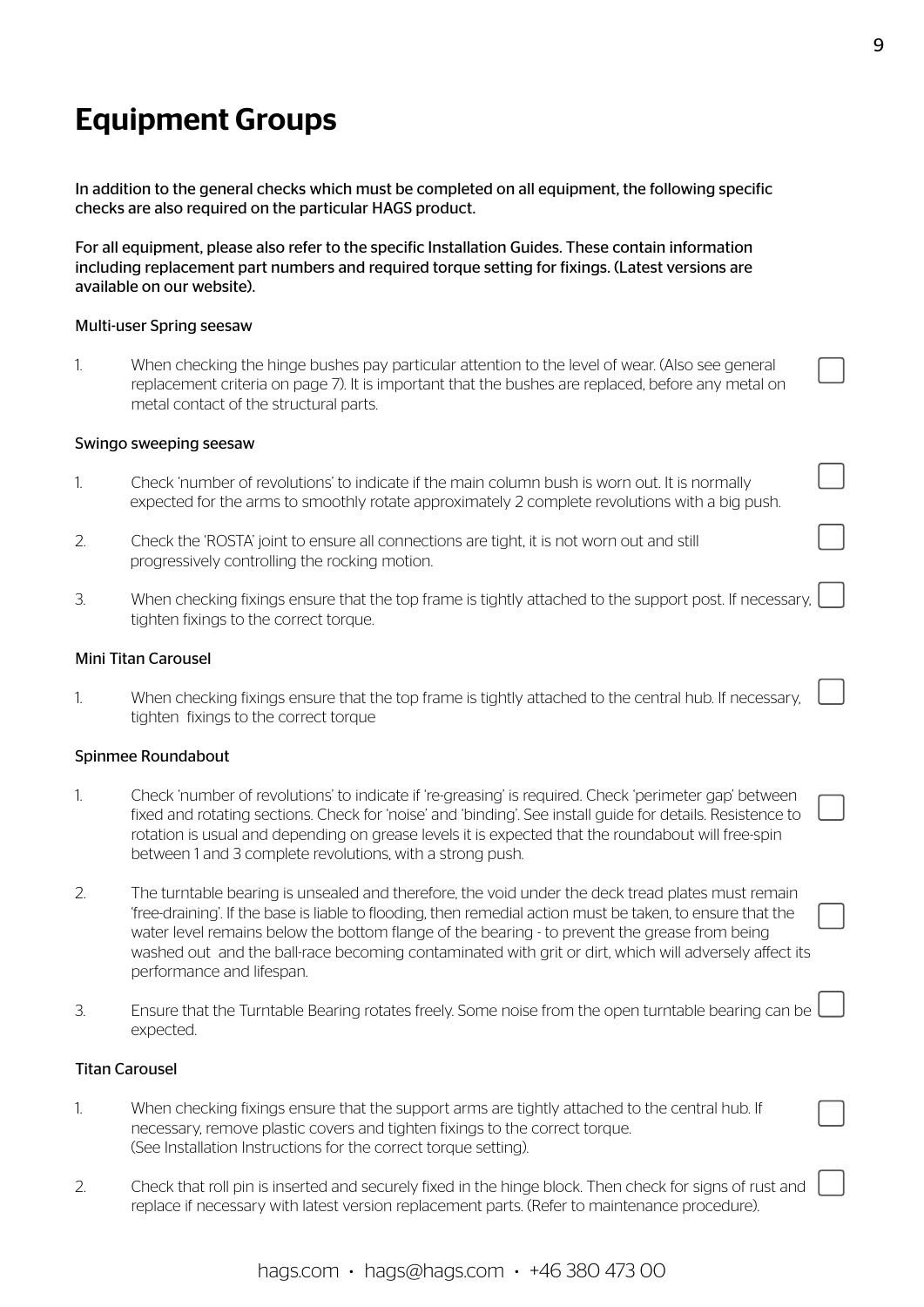### Duel Carousel

1. Check that roll pin is inserted and securely fixed in the hinge block. Then check for signs of rust and replace if necessary, with latest version replacement parts. (Refer to maintenance procedure).

### Typhoon Carousel

- 1. At every inspection check for excessive wear on the bobbins (part number 404110) to check push Wings against the mast and measure the gap between the mast and the internal diameter of the Halo rings adjacent to the bobbin fixture. If the gap is less than 5mm replace the bobbin. Repeat for all bobbins. Due to the uneven loading it is recommended that both upper and lower Halo ring assemblies are rotated 120 degrees every 9 to 12 months to spread the wear and prolong the life on the Bobbins.
- 2. The suspension ropes (part number 404112) are a high wear component; check the integrity of the ropes at every inspection paying particular attention to the area below the universal joints at the very top of the assembly, if there are any signs of fatigue or distress replace the rope component.

### Typhoon annual inspection in addition to all the foregoing:

- 1. Using an appropriate device, raise the wing arm to release the tension on the suspension ropes, inspect the upper column rope connection bushes, pins, fasteners and rope ferrules – replace any or all defective or suspect components.
- 2. Ensure that the upper column swivel block is free to rotate and free from metal to metal contact.
- 3. Remove the six dome headed screws securing the Upper Halo, (noting the position of the bobbins relative to wing arms) inspect all three bobbins for security, excessive signs of wear, flats or other abnormalities and that they are free to rotate – if defective replace all three bobbins. Refer to installation for replacement instructions.
- 4. After completing the above for the upper Halo Ring, repeat the same process on the lower Halo Ring.

### Dragonfly and Gullwing Seesaws

- 1. Check seat height when fully depressed the distance from the underside of the seat to finished surface level should be not less than 230mm.
- 2. Check "ROSTA" rubber dampening unit (part number 502520) is functioning correctly - after being fully depressed the top component should return to a position of equilibrium  $± 5%$  on its own.
- 3. In the event the "ROSTA" rubber dampening unit fails to reach equilibrium as described above or if it starts to make a "grinding" noise a replacement suspension kit can be ordered by quoting 502103 and fitting in accordance with the supplied instruction.

# **HAGS**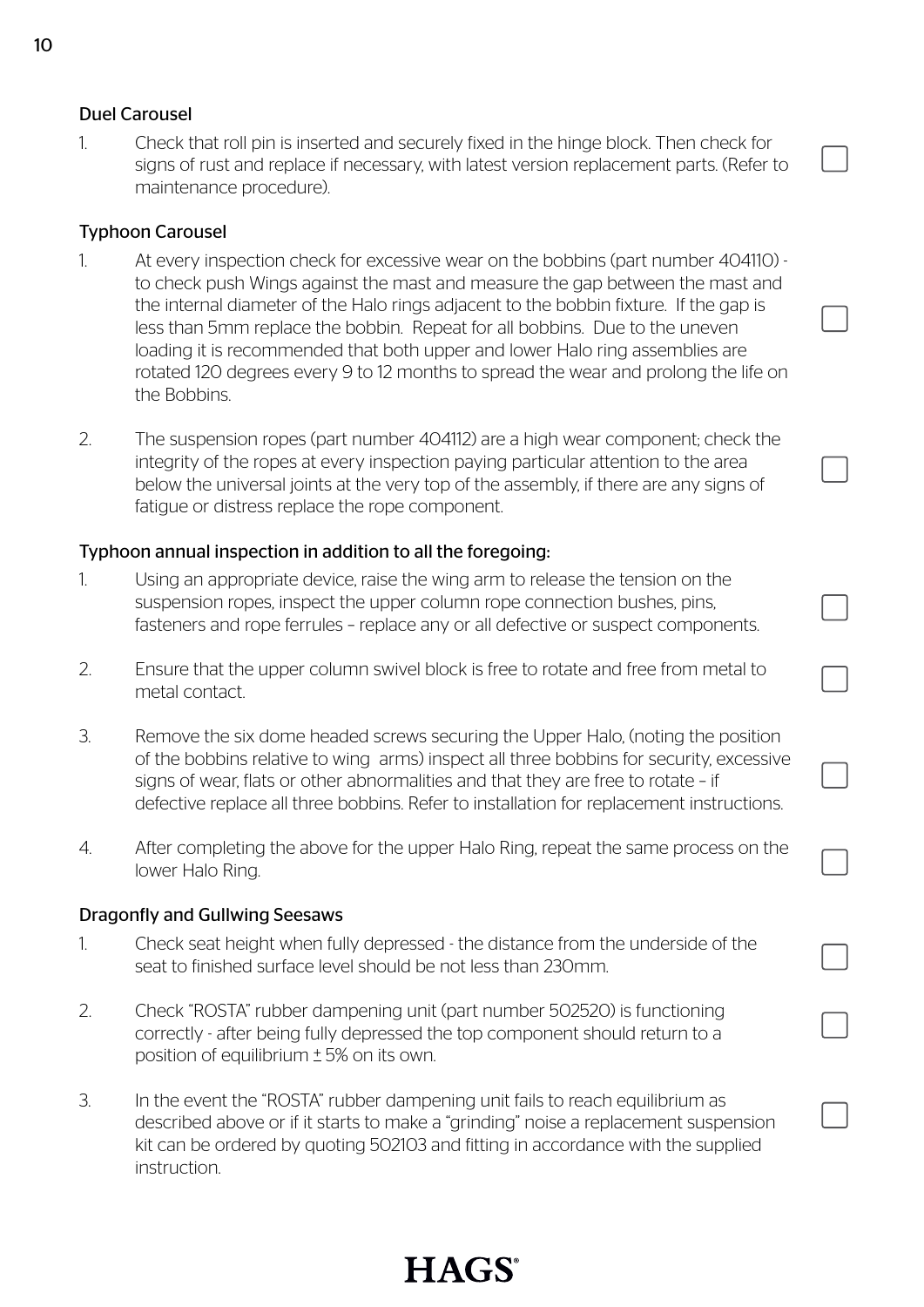### **Scorpion** (refer to picture on following page)

- 1. Check that the distance from the underside of the black rubber "Stand" component (part number 402500) to finished surface level is not less than 400mm.
- 2. The spherical plain bearing (A) within the top housing (also visible through the hole in the underside) requires regular lubrication to prevent steel to steel contact and wear. Check the bearing for noise/binding and lubricate as required with high ressure Lithium soap base grease including EP or solid lubricant additives. After application lift and move the pendulum in all directions to ensure the grease distributes well in between the moving steel faces. If there is excessive play within the bearing, it should be replaced by a specialist Engineer.
- 3. Check the rubber buffer (B) within the top housing for signs of deterioration or wear. If detected it should be replaced by a specialist engineer.
- 4. Ensure bearings (C) rotating the pendulum is moving freely with no noise, binding or play. Ensure the rotation of the pendulum is solely about the shaft and not being taken by the top Spherical bearing, as that would indicate the shaft bearings are not free moving. Bearings must be replaced by a specialist engineer immediately if any deterioration is detected.
- 5. Check for any vertical movement in the pendulum/rotating bearing assembly (C & E). Ensure sufficient force is exerted to overcome the self-weight of the pendulum and any frictional forces in the bearings. If there is more than 2mm of vertical movement it could indicate loosening of failsafe fixing (G) or bearing wear (C) - immediately investigate further by following step 6 below.
- 6. On a 3 monthly basis, the pendulum should be removed to allow a detailed inspection of;
	- Carefully remove 6 pendulum fixing bolts (H) and keep safe for re-use.
	- Check the lower retaining disc, which acts as a 'fail-safe' against bearing failure to ensure it is still fully secure, with the retaining bolts (G) fully tight and no up and down movement of the bearings relative to the shaft. Any loosening of these bolts must be corrected immediately (recommended torque 25Nm), with thread lock being used as a back-up if required.
	- Check there is a clearance greater than 1mm from the bottom of the bearings shaft again with no play up and down the shaft that would indicate bearing wear or failure. Bearings must be replaced by a specialist engineer immediately if any deterioration is detected.
	- Ensure the 3 drainage holes (D) in the Pendulum socket (below where the pendulum connects to the shaft) are clear of debris and allow drainage of any water from the swivel bearings. Clean as required.
	- Carefully re-connect pendulum with 6 securing bolts c/w washers (H). Ensure these bolts are fully tightened (recommended torque 25Nm), with thread lock being used as a back-up if required.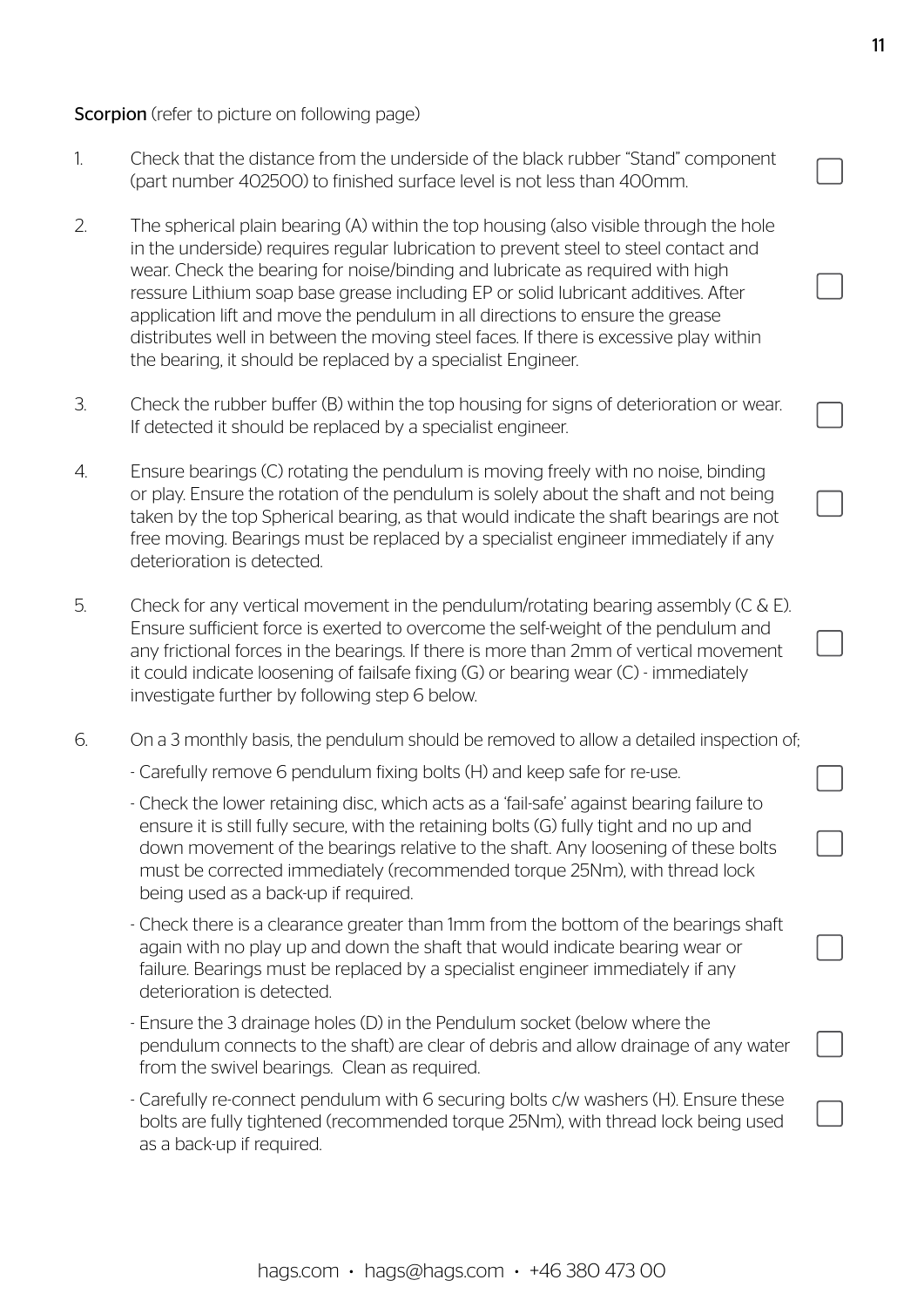### Scorpion *(continued)*

- 7. Ensure the pendulum tube (E) is not bent. Any bending to this part would indicate abuse loading that could lead to damage of other parts. Take product out of use and contact HAGS immediately if this has occurred.
- 8. Check the integrity and seal of the water guard (F) located above the pendulum connection points. If required, this should be made good with new silicon sealer to prevent water ingress to the bearing below.
- 9. Check all other components for wear and ensure all fixing bolts are tightly secure.

Please also refer to the Specific Installation guide. It is recommended that any part replacement should be carried out by a specialist engineer.



**HAGS**<sup>®</sup>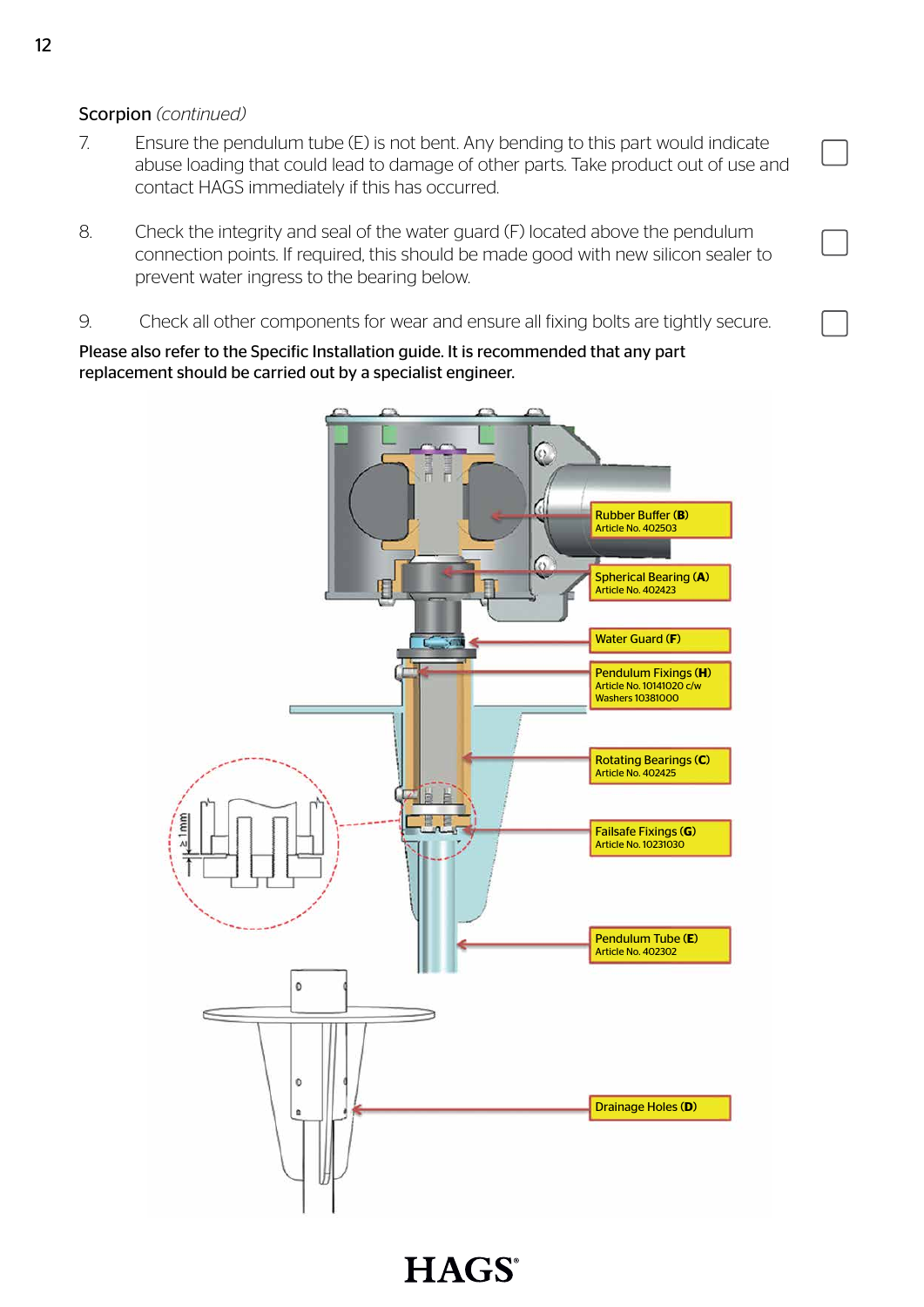### Tempest Carousel

1. Ensure the gap between the black plastic bush that sits inside the rotating disc and the spindle of the fixed handrail is less than 5mm. If the gap is greater than 5mm replace the black plastic bush quoting part number 209500.

### Rota-Roka

- 1. The rubber joint should be checked at every inspection for wear and tear and replaced as required: to test apply a user load of approximately 70Kg. Check that the motion is progressively restricted in all directions with no abrupt starts and stops. Check that there is no slack movement in the vertical direction.
- 2. On a 3 monthly basis check for ingress of water in the base unit. If water is found to be entering the mounting hub, remove the rubber joint and re-install with a seal of silicon.

### Cable ways

- 1. Ensure the seat is at the correct height. Minimum 350mm when loaded with 69.5kg. Periodically, the Cable way may require the cable to be re-tensioned. Refer to the Installation Instructions.
- 2. Tyre/Spring bump stops are acting effectively and are positioned to the dimension in the Installation Instructions.
- 3. Check all structural steel components for any signs of wear, deformation or cracks. In particular check the cable attachment points.
- a. Where tyres are used they may need regular replacement on well used installations. If required, protection disks are available as a retrofit kit to extend the life of tyre buffers.
- b. Where spring buffers are used, check the end stops are securely in place with no deformation and that the spring action is smooth.

### Travelling Carriage

Periodically, it is advised to remove the carriage for a detailed internal inspection as consumable parts of the carriage may need to be replaced. (For the Mantis it is possible to just remove the plastic side cover). Refer to the Installation Instructions for fitting details.

- 1. Carriage moves freely with a normal load and the wheels/brake block are not excessively worn.
- 2. Carriage cable guards (wear pads) are in place and not excessively worn as to cause finger entrapment, or metal to metal wear on the cable.
- 3. Inspect the seat assembly for damage and wear. Pay particular attention to the top connection to carriage. It is recommended that the chain fixing bolt to the carriage is periodically removed to aid inspection. Refer to chain section for discard criteria.
- 4. Where a universal joint is fitted to the underside of the carriage; This should be checked for any play in the joint. This can be felt without removing the rubber gaiter. If there is any doubt it is advised to pull down the rubber, check the joint and re-secure. If there is any play in the joint or the rubber gaiter is damaged it should be replaced immediately.

┐

 $\Box$ 

 $\Box$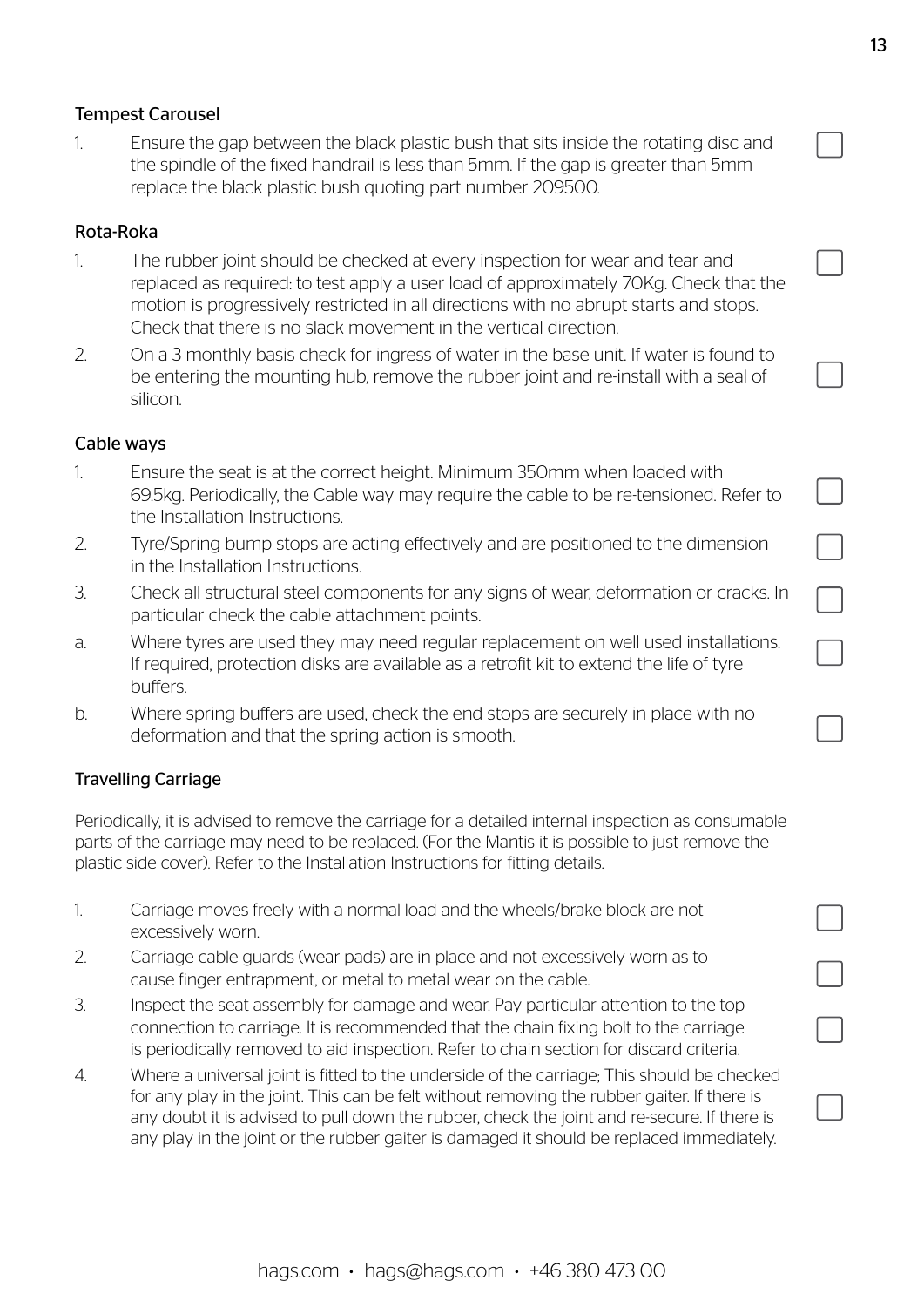### Wire Cable

- 1. Ensure the wire cables are inspected for signs of wear and corrosion, with attention to where the wire cable passes around the support frame or tensioner, within the buffer stop and to where it is tied off.
- a. Corrosion some discolouration may be expected however, if the wire is heavily corroded it should be replaced immediately.
- b. Wear if the wire diameter is reduced anywhere it should be replaced immediately. Expected wire diameter can vary depending on product type. Always check against non-wearing section.
- c. Broken wires if any broken wires are visible it should be replaced immediately.
- d. For detailed discard criteria, please refer to ISO 4309.
- e. Tie off points are secure.

### Zip Rail

Periodically, it is advised to remove the carriage from the track for a detailed internal inspection as consumable parts of the carriage may need to be replaced. (For the Zip rail it is possible to detach the rail end fixing, to allow the trolley to be removed). Refer to the Installation Instructions for fitting details.

- 1. Carriage moves freely with a normal load and the wheels/ are not excessively worn.
- 2. Carriage end guards (wear pads inside track, on each end of carriage) are in place and not excessively worn as to cause finger entrapment.
- 3. For rope handle refer to rope section, paying particular attention to top fixing and swivel joint.
- 4. Check the end bump stop is still good enough to prevent steel on steel contact.

### Cyclops

Additional inspection information relating to swing joint.

- 1. Check that the condition and tightness of the bolts, which secure the swing joint to the frame, that they are in good condition, and that the threaded ends have been peened over, as a securing measure.
- 2. Check visually and manually, the moving parts of the swing joint, by manipulating them, up and down, right to left, and also by pulling or pushing on it. In case of too much play, or too little play, due to wear and tear and or damage/vandalism, the faulty parts must be replaced immediately, using only original parts. The swing should be put out of commission, until replacement parts have been fitted.
- 3. Check that joint is well lubricated refer to maintenance section for further detail.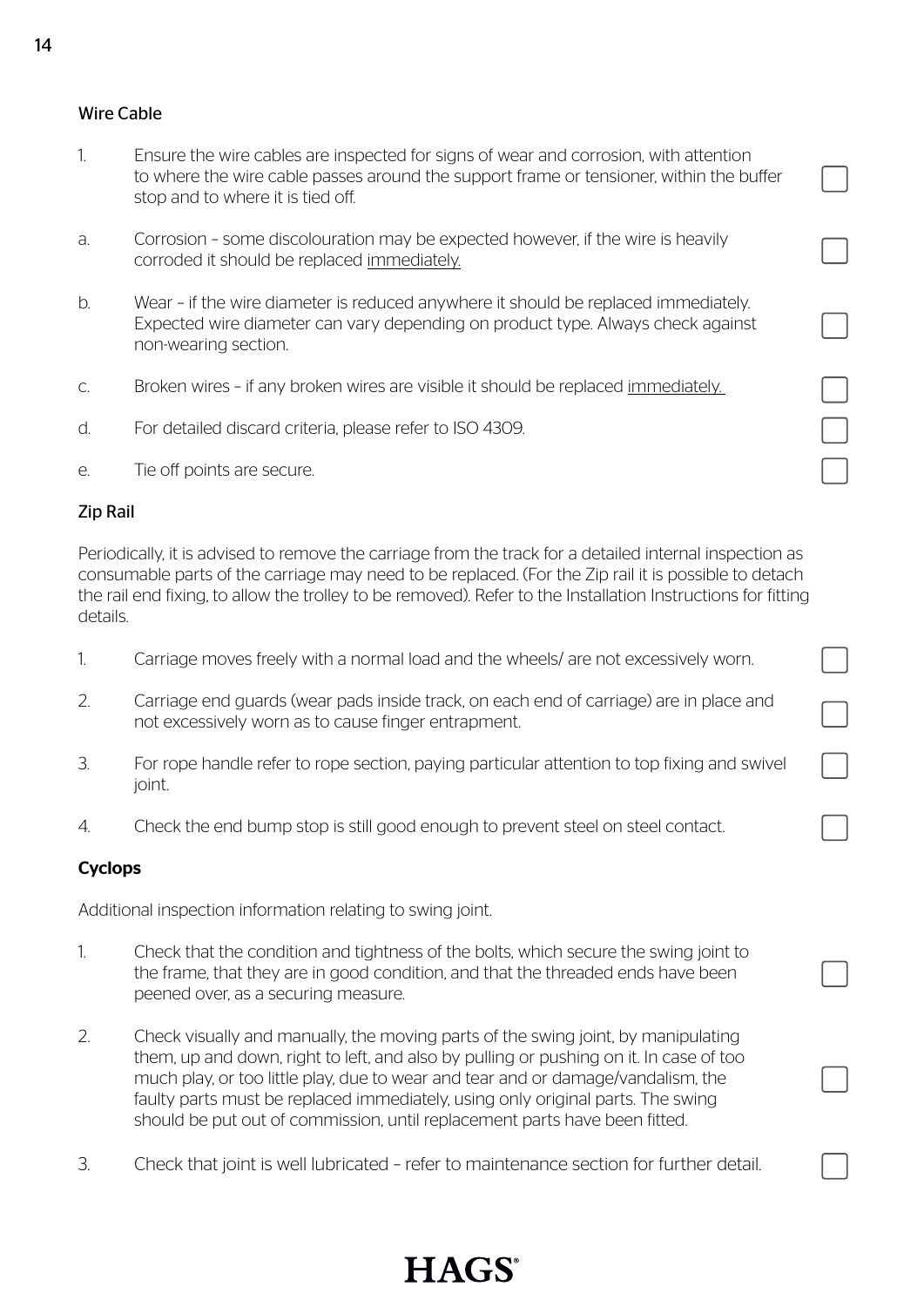### Pedal (bicycle roundabout)

- Check wear on tyres and pedals.
- Check wear or damage on flexible wheel cover.

### SpinR2 (Inclusive roundabout)

- Rotate to ensure no metal-on-metal contact or excessive side to side movement. (Some rotation resistance, noise and side wobble is to be expected)

- Check cladding panels are firmly fixed and have not moved, which could introduce finger traps.

- Periodically, it recommended to remove one of the curved panels, to inspect internal parts, in particular the guide wheels, for excessive wear. (See installation guide)

### Mobilus

- Check gaiter for any damage and that it is secured.
- Check bolts according to picture below.



### Tornado

- Check movement and measurements according to picture below during full revolution.
- Maximum movement up/down +/-20mm.

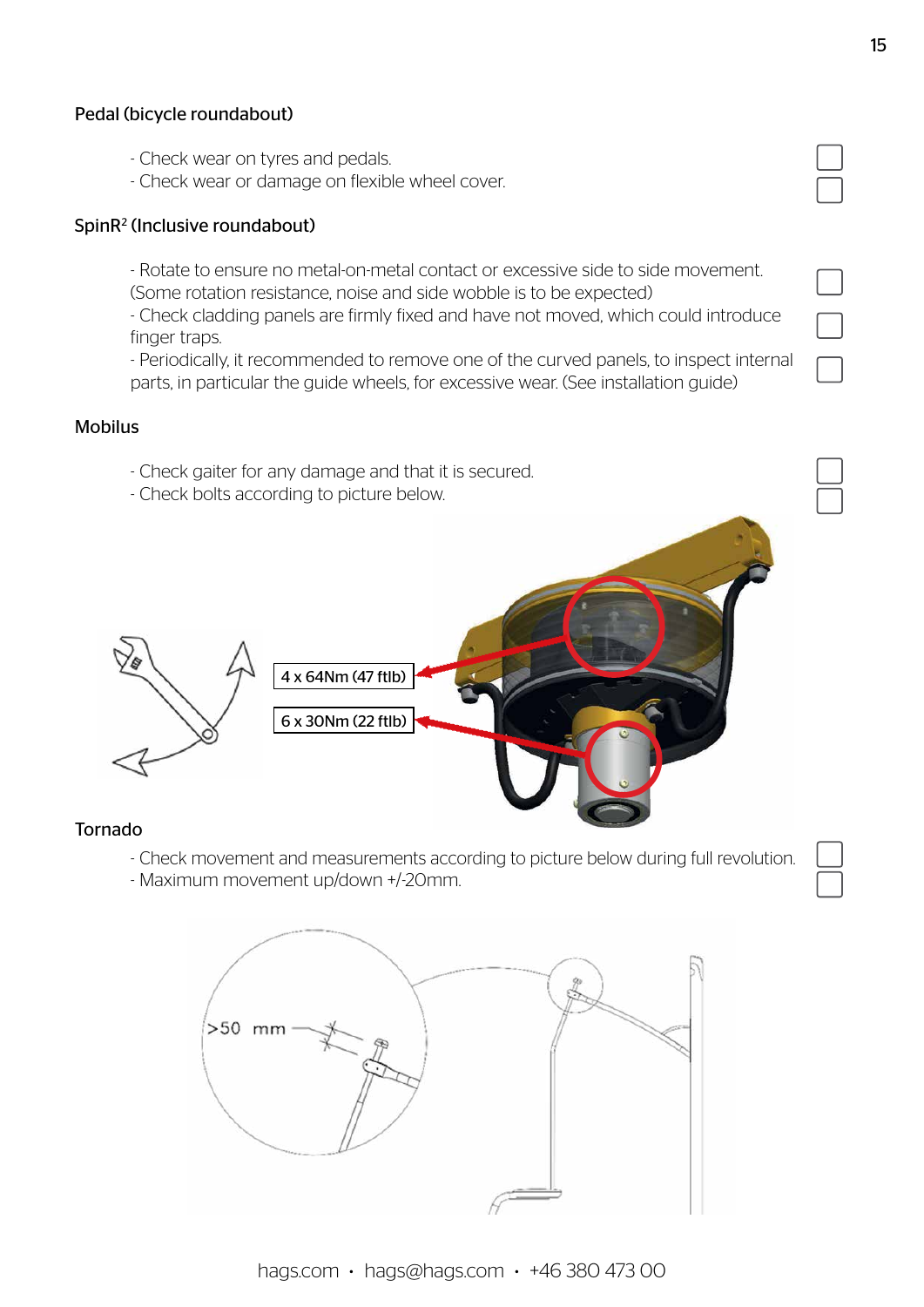# Inspections results fault log

| Faults noticed                                          |  |
|---------------------------------------------------------|--|
| <b>Faults corrected</b>                                 |  |
| <b>Faults outstanding</b><br>and need further<br>action |  |
| Name                                                    |  |
| Profession                                              |  |
| Signature                                               |  |

# **HAGS®**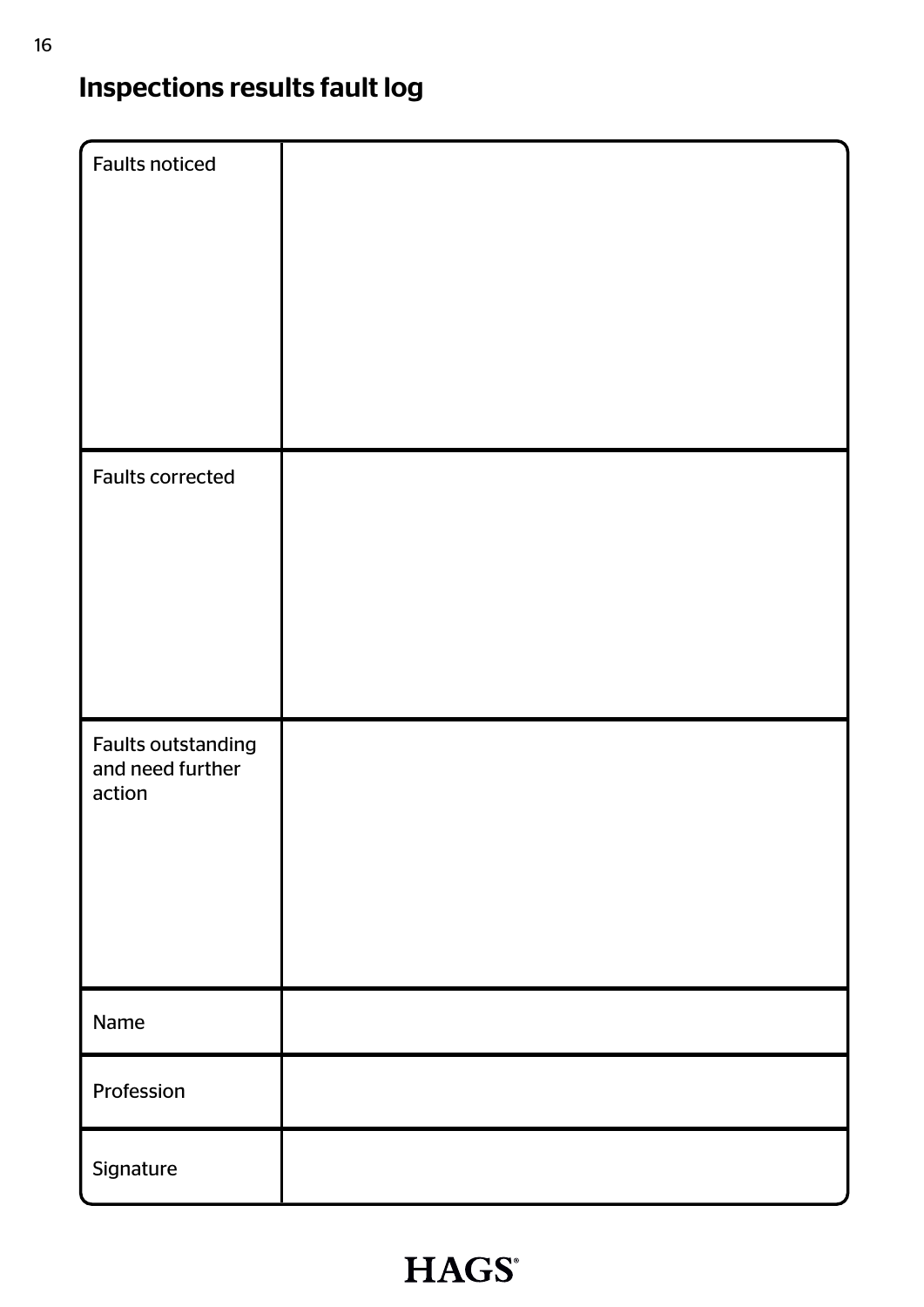## Notes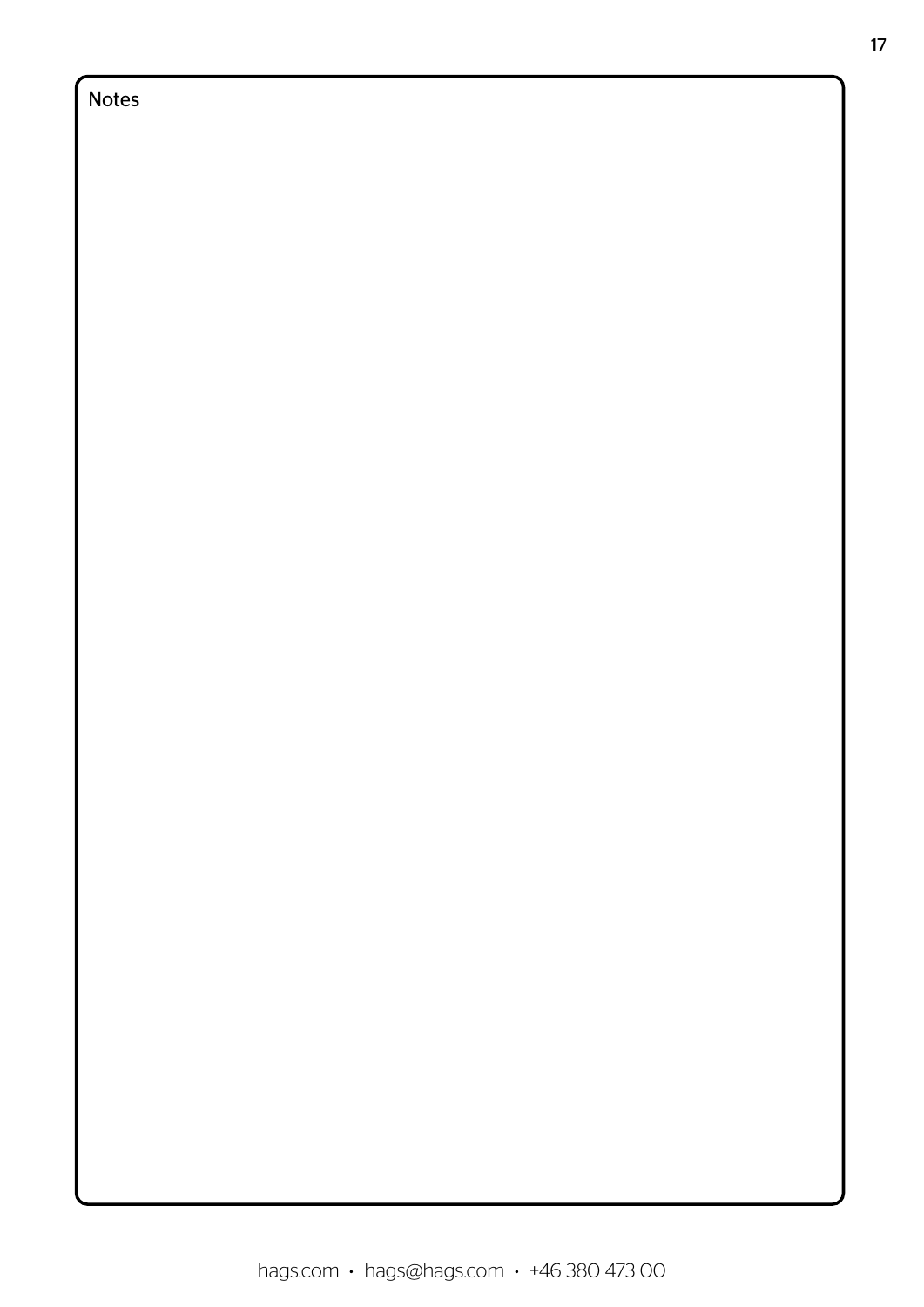## 4. Annual Main Inspection



(not exceeding 12 months)

A detailed inspection should be carried out by a specialist engineer and the results of such inspections entered into a permanent record. The inspection is intended to establish the overall safety of the equipment, foundations and playing surfaces. The operational inspection log should also be reviewed as part of this inspection.

Special attention should be given to assess the effects of weather, presence of rotting or corrosion, and any change in the level of safety of the equipment as a result of repairs made, or of added or replaced components.

N.B. This type of inspection may require the equipment not to be in use, as some parts may need to be dismantled to inspect fully.

## 5. Maintenance Procedure

Whilst any maintenance is carried out the equipment must be secured against use and the public warned of any risks associated with the work.

Any parts replaced must be HAGS original spare parts or comply with HAGS specifications.

See installation instructions for part numbers, part identification and method of disassembly and assembly.

Clean all equipment once a year unless the provision is within 1500m of the sea in which case it should be carried out every three months. To remove dirt, mould, contamination, salt deposits etc. with mild detergent solution (do not use strong solvents or solutions containing chlorinated hydrocarbons, esters, ketones or abrasive cleaners or polish) using a soft cloth, sponge or brush. Special attention given to walk areas, handrails, wooden items and horizontal surfaces.

### 1. Powder Coated Finish

Periodically, our products should be inspected for mechanical damage, and we recommend that the powder-coated finish to steel components be cleaned with a mild detergent solution and soft cloth. This should generally be carried out at least once a year, unless the provision is within one 1500m of the sea in which case it should be carried out every three months.

Any identified breaks or scratches in coating surface, should be made good within a month:

- any bare metal should be thoroughly abraded with a fine grade sand paper to remove any corrosion.
- clean area with a non-aggressive solvent.
- immediately repaint using HAGS touch up paint. Please contact your HAGS representative for further advice. If bare metal, please use zinc rich primer before top coat.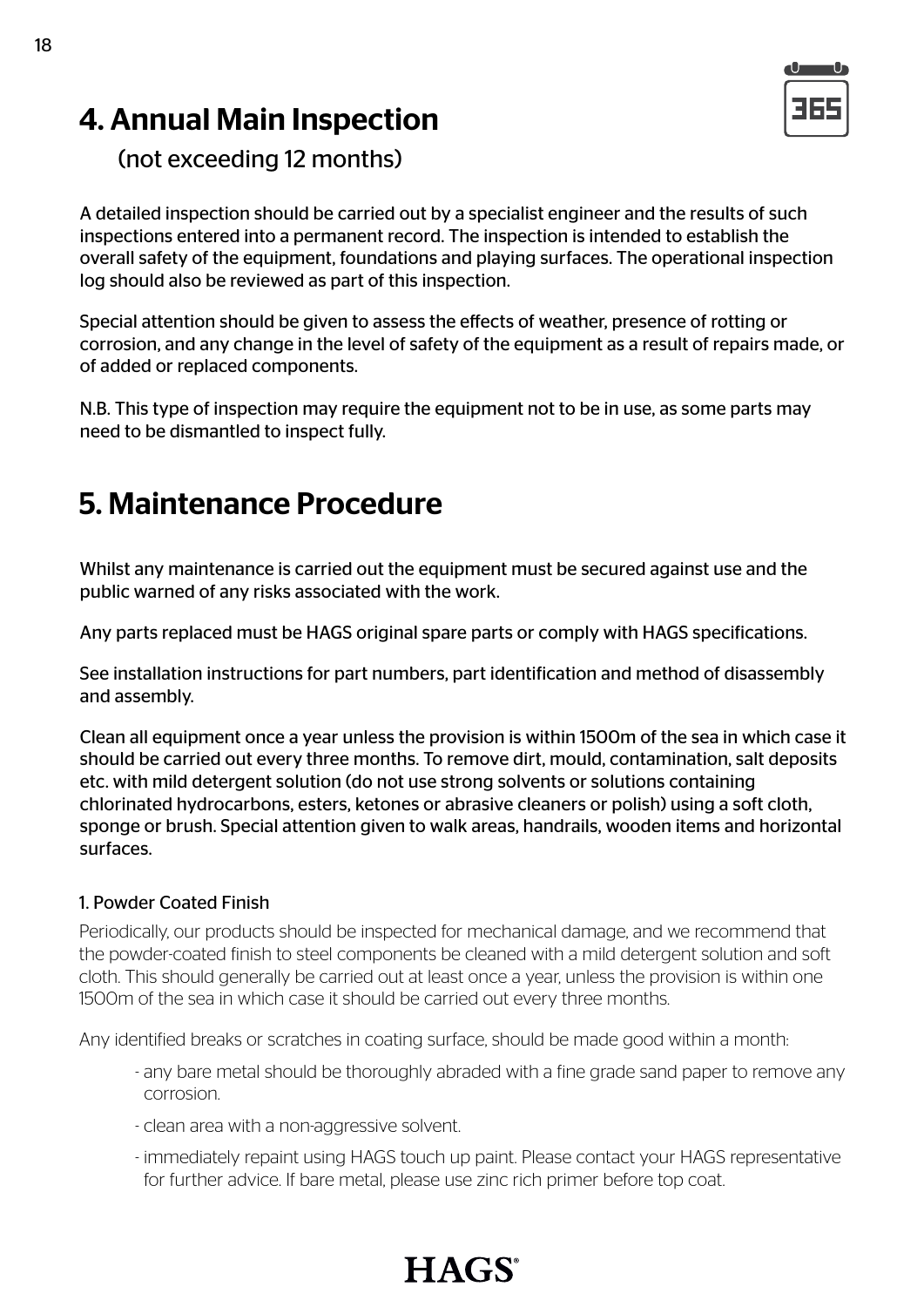Avoid any refurbishment work in direct sun or in temperature less than +10 degrees.

Particular attention should be paid to the areas adjacent to stainless steel components where corrosion on bare steel would be accelerated.

### 2. Galvanized Steel Components

Any damage or scratches in the coating surface identified should be made good within a month:

- any bare metal should be thoroughly abraded with a fine grade sand paper to remove any corrosion.
- clean area with a non-aggressive solvent.
- then immediately repaint using a suitable cold galvanizing application.

Avoid any refurbishment work in direct sun or in temperature less than +10 degrees.

### 3. Wooden Items

The timber parts should have any sharp edges or splinters removed. Any cracks should be monitored to ensure they do not grow sufficiently to be a finger trap or cause rot.

To keep a good look and extend the life of timber parts it is also important to keep them clean, free of contamination and review the surface treatment. However, we recommend that wooden items or treatments are checked to ensure their suitability for use on children's playground equipment.

For wearing components (e.g. decks, steps, walkways) having less than 70% left of its original thickness, shall be replaced.

### a. Hardwood

It is recommended that the hardwood items should be treated if required with a drying wood oil < 30% dryness. Ensure that all excess oil is removed prior to putting the equipment back into use. This is particularly important on step treads to ensure they are not slippery.

### b. Softwood

Maintenance is critical to keep the look and function of the wood. The intervals will depend on use, place of installation, vandalism etc.

Before maintaining the product you need to judge the status of the surface treatment. If there are minor mechanical damage and a solid surface layer, please use Wood stain – 'Glaze system' (transparent). If there are severe damages to the wood or the surface layer, a 'Solid colour' (opaque) wood stain must be used.

Make sure the surface is clean and free from any loose material or paint cracking.

Do not work in direct sunlight or at temperatures below +10°C.

- 1. Clean the old surface or damaged area thoroughly with pre-paint cleaner. Rinse carefully with water. Clean between the boards wherever necessary so that moisture run-off will be effective.
- 2. Let it dry until the moisture content is not above 18%.
- 3. Scrape or sand the damaged (dis-coloured) areas to remove loose paint and then apply two coats of oil primer. Or treat the entire surface. Let it dry between applications.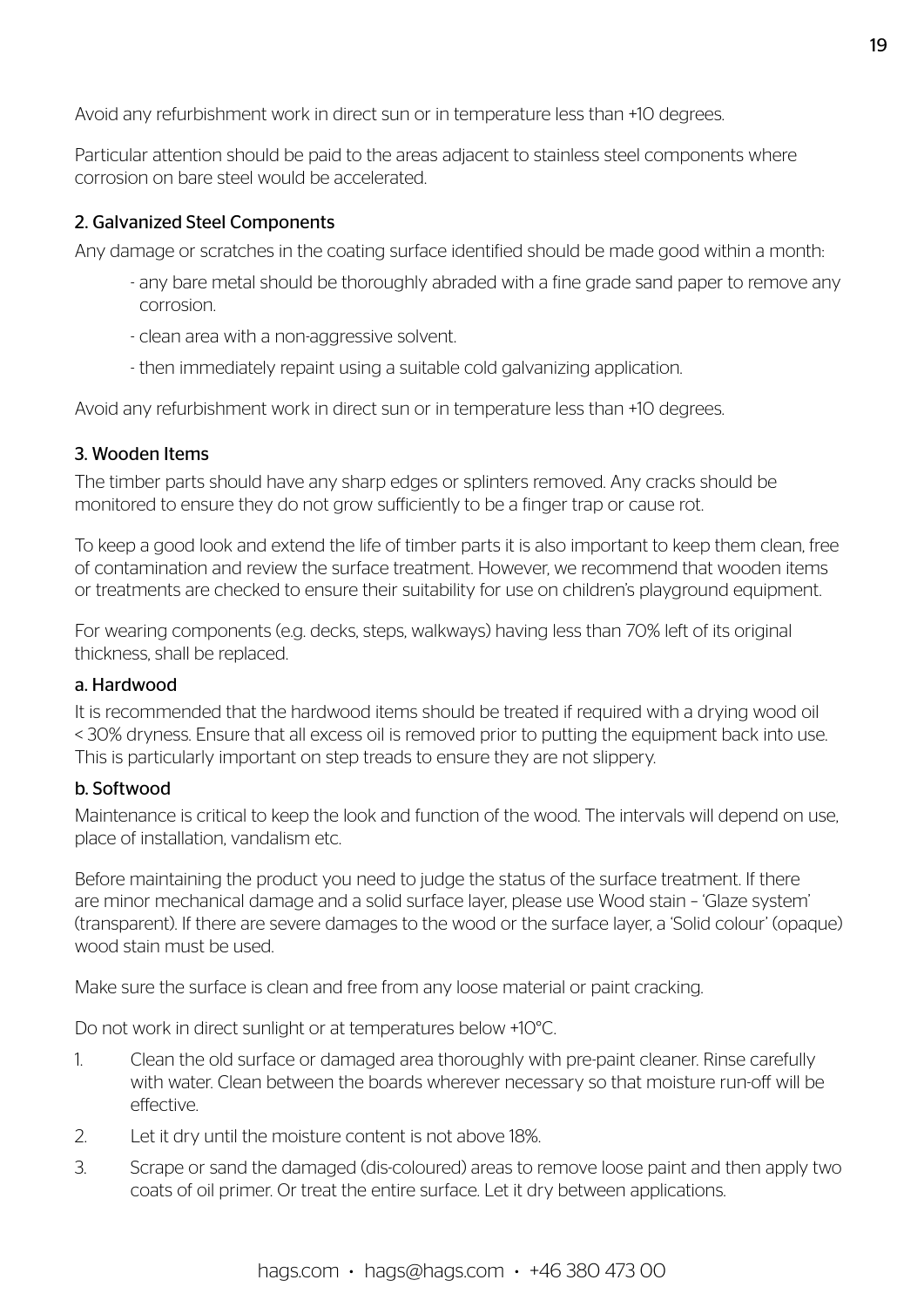- 4. Leave to dry for at least 4 hours at a temp. of +10°C or above.
- 5. Then apply two coats of solid colour woodstain to the damaged areas. It may be necessary to apply a final coat to the entire surface. Let it dry between applications.
- 6. Leave to dry for at least 4 hours at a temp. of +10°C or above.

Although the pigments of our solid colour wood stains have been specially developed to match our transparent woodstain shades, slight differences may arise, as it is technically impossible to guarantee a 100% match at all times.

HAGS offer a maintenance kit and touch up paint, which are in accordance with the required safety specifications. Please contact your HAGS representative for further advice.

### 4. Rope components

Small cuts in the outer braided layer can be re-sealed by melting the frayed ends with a small naked flame. If done immediately it will stop the plastic filaments from unwinding further. With small amounts of wear the life of the net can be extended with the use of suitable external grade heavy duty tape. This must be securely applied to prevent the introduction of entrapment areas.

For more extensive fatigue or breaks in the rope, the net will need removed and replaced. (Where economic nets can be returned to HAGS for repair.)

### 5. Plastic coated chains

Remove any damaged plastic coating.

#### 6. Bushes, bearings and swivels

If any noise or squeaking occurs or if it does not run smoothly, please apply universal grease or silicon spray. Make sure any over spill is entirely cleaned off.

If motion is still an issue or if the bush, bearing or swivel has worn out, replacement will be necessary. As a guide we recommend more than 0.5mm movement within component would require replacement.

#### 7. Plastic components

All HAGS plastic products are UV stabilised to provide a long trouble-free life. However, after extended UV exposure some colour fading and material embrittlement can be expected. This will vary depending on the location and orientation of the products, but after a period of 10 years in normal environments, all products should be regularly checked for signs of embrittlement and replaced as required.

#### 8. Dynamic items and equipment where stability relies on a single structural support.

For Dynamic items of equipment or for equipment where stability relies on a single structural support for stability, it is recommended that they are scheduled for replacement after a maximum period of 15 years for structural steel and 10 years for timber. This is particularly important for these structures that are subject to fluctuating loads as fatigue to can occur over time, depending on the level of use and abuse. Example products are the Mantis, Mobilus, Titan etc.

#### 9. Sand and water play

Please make sure water supply is turned off in winter time and that the system is drained. In the spring time, when water is turned on, please also check the pump function and all connections.

### 20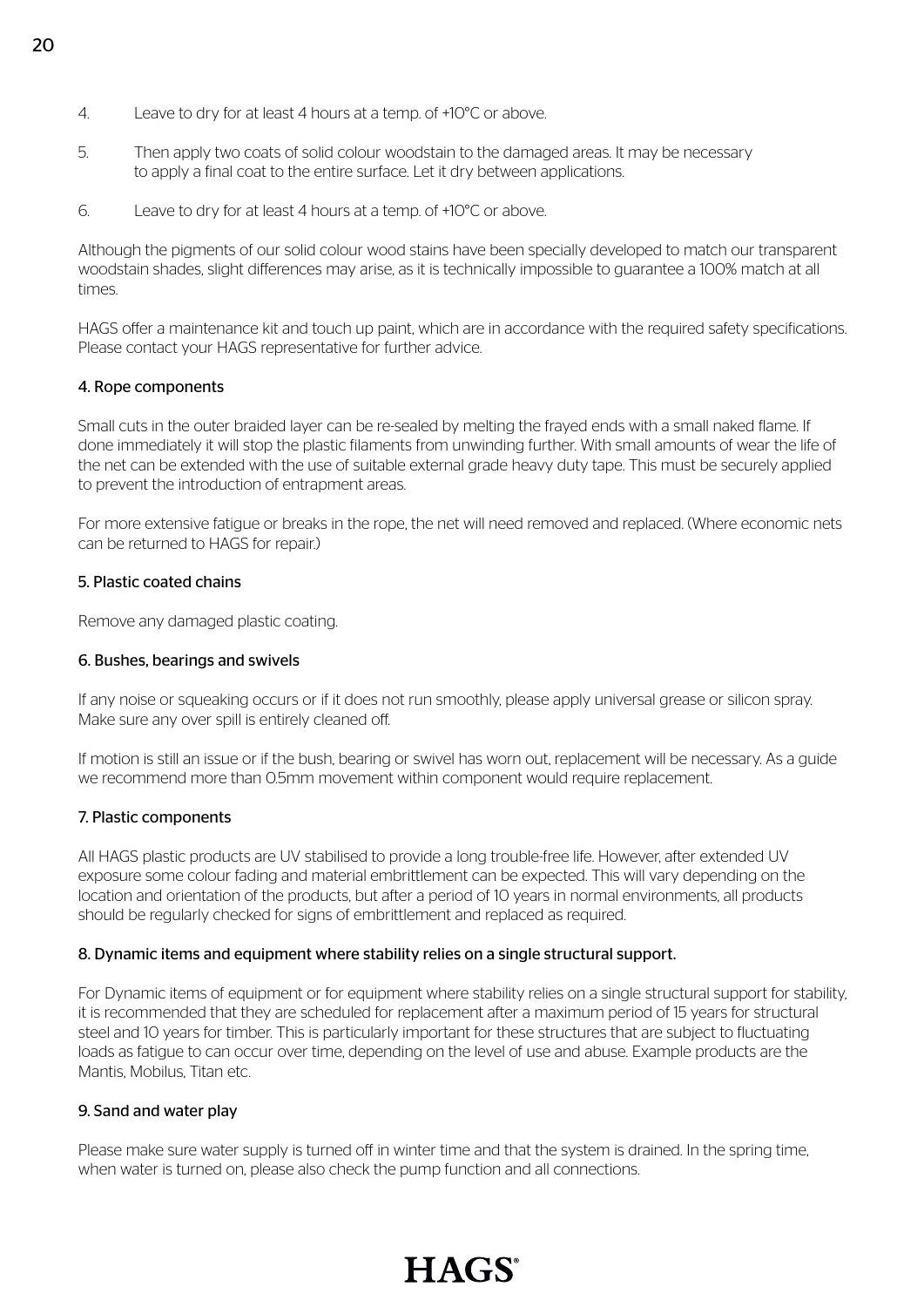### 10. Springs and Clamps

If the springs or clamps shows any sign of excessive corrosion, deformation, fretting, cracks or other damage (in particular, the area of the spring around the last base fixing position should be scrutinised), the spring must be replaced immediately.

Surface preparation for painting may introduce surface defects that create possible weaknesses. Therefore, no repainting of the spring is recommended.

After a period of 5 years, spring replacement should be considered as part of the maintenance routine.

### 11. Shackles and Hinge blocks

### a. Shackle Assembly No 88096003

If any parts of the shackle assembly are worn or if the roll pin needs replacing - remove roll pin by tapping out using 3/32" diameter punch and unscrew shackle pin. To re-assemble shackle reverse disassembly procedure and locate new pin (part number 10310325) in the hole ensuring that the holes line up, tap home pin with small hammer until level with shackle face. Always ensure that a new pin is used.

### b. Hinge Block No 71200115

If any parts of the hinge block assembly are worn or if the roll pin needs replacing - remove roll pin by tapping out using 3/32" diameter punch and unscrew shackle pin. To re-assemble hinge block reverse disassembly procedure and locate new pin (part number 10310330) in the hole ensuring that the holes line up, tap home pin with small hammer until level with hinge block face. Always ensure that a new pin is used and note the part number is different to a shackle.

### c. Hinge Block Bolt No 71200432

For Hinge Block No. 71200115, supplied < June 2014, it is recommended that the hinge bolt is replaced with a new version, which includes an additional cap nut and associated roll pins. See specific installation guide for more information.

### 12. Cyclops Swing Joint

a. Swing Joint No 89404002

Lubricate all moving parts of joint with Lithium Complex EP 2 Make Unican or equivalent grease, through nipples.

Pump grease until it begins to exude between component parts and wipe off any excess. If noise is detected on any kind of part or moving bearing, the noise can be reduced by using a drop of oil.

### 13. Vortex Internal Swivel Joint: No 87700305

The bearings used in this item of equipment are sealed for life and should require no maintenance. Should any damage occur please contact HAGS.

### 14. Spinmee Roundabout Turntable bearing

These bearings are not sealed. Bearings should be re-greased at least annually with a high-quality lithium saponified NLGI consistency class 2 waterproof grease – e.g. CERAN HV, XM 460 or equivalent, which is supplied in 400g cartridges (part number 71404021). If the bearing is neglected for a long period, it may need to be replaced.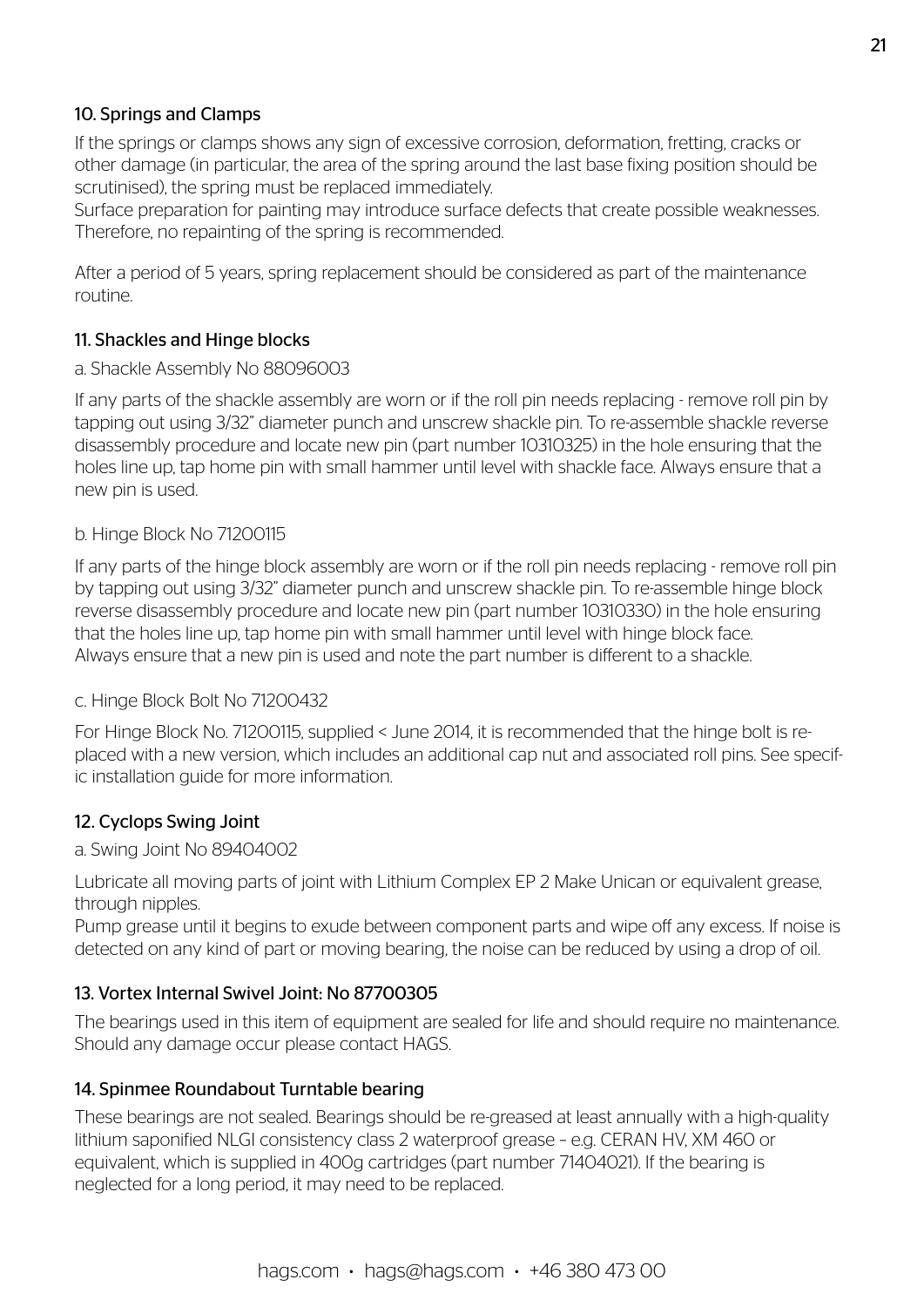## 6. Surfacing

All Impact Attenuating Surfacing should undergo comprehensive routine and operational inspection and maintenance in accordance to the recommendations of EN 1176.

The frequency of inspection will vary with the type of surface/materials used and other factors e.g.: heavy use, levels of vandalism, coastal location, air pollution, age of equipment, location adjacent trees. The type of Playground equipment will also have an effect, with moving dynamic products being expected to wear and reduce the expected life of the surface more quickly. When an existing surface is viewed as being no longer effective it should be replaced.

For all types of impact attenuating surfacing particular attention shall be given to the effects of ageing (exposure to UV, heat, cold), pollution, causing degradation, or loss of the impact attenuating properties.

If areas are discovered to be unsafe during inspection and cannot be replaced or corrected immediately, the equipment (or parts) should be secured against further use (immobilised or removed from site).

Note: Lack of maintenance may reduce the impact attenuation properties of the surface and reduce its performance from the original EN 1177 test performance.

### Routine Visual Inspection

A routine visual inspection is recommended. This should consist of the following (same as Operational) as a minimum, in the case where the equipment is under intensive use or the object of vandalism, a daily check of this kind should be necessary.

### Operational Inspection

Operational Inspections (1 to 3 months intervals) should be carried out by trained operators with the results recorded in a permanent log.



### General

- a. Surface not compacted, damaged.
- b. Surface is clean and has no contaminates, sharp objects, mould growth or obstacles.
- c. The surface is draining well, with no water puddles or soft areas.

### Additional specific checks for Rubber Wet Pour

- a. Surfaces not cracking and still bonded to all perimeter edges and equipment up-stands.
- b. Surfaces and the containment are free from protruding hard/sharp edges.
- c. Surfaces are free from contaminates or sharp objects.
- d. Surfaces are not vandalised, burnt or excessively worn.
- e. Surfaces are not slippery; free from leaf build-up or other organic growths.

# **HAGS**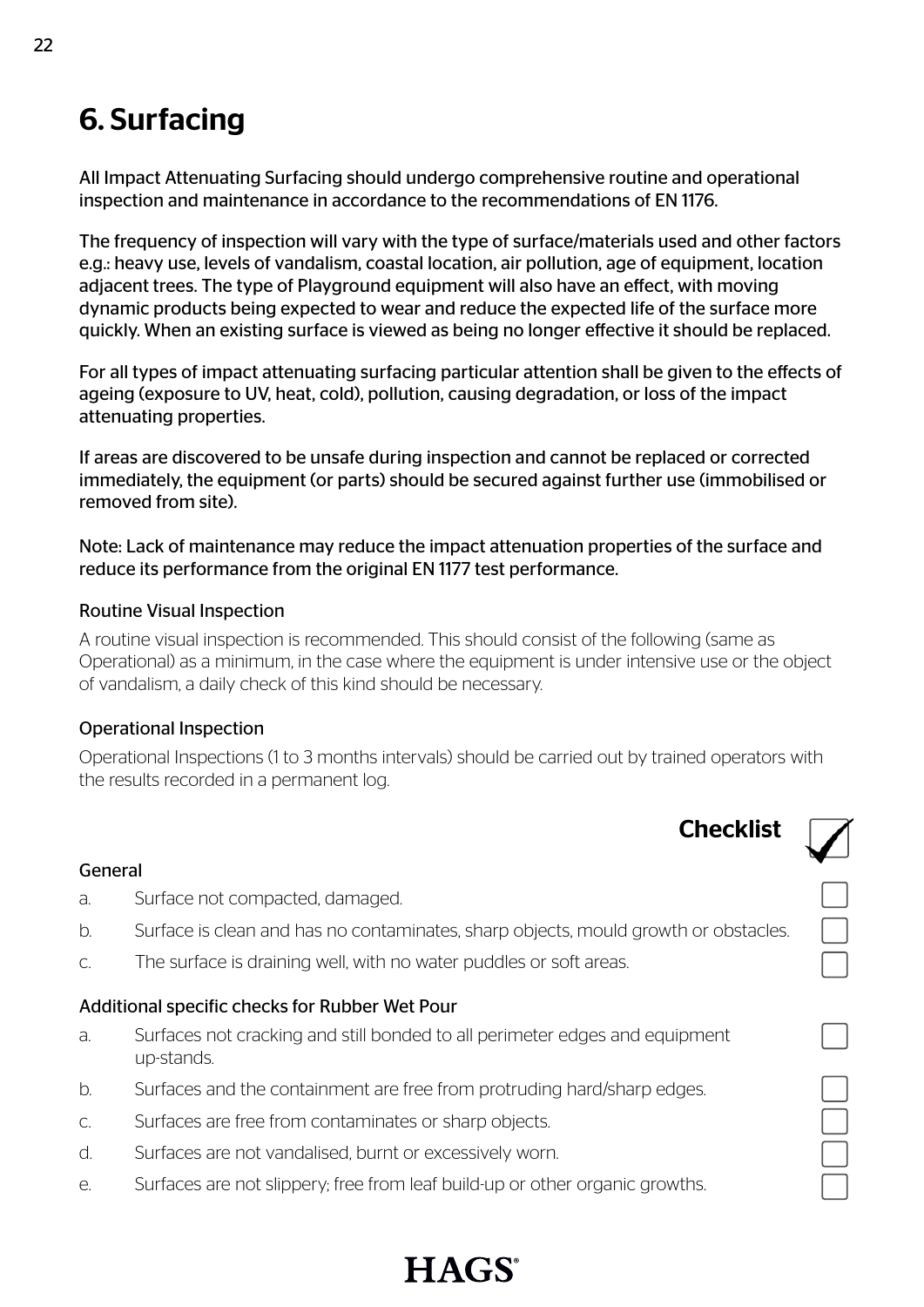## hags.com  $\cdot$  hags@hags.com  $\cdot$  +46 380 473 00

### Additional specific checks for Loose Fill

a. If a loose fill surface has been selected, ensure it is in good condition and that it is of sufficient thickness to coincide with the 'Basic Level Marks' on the equipment up stands. Pay particular attention to high use areas.

b. Particles have not consolidated and within the required size range.

### Additional specific information for Grass/Turf

a. Ensure the grass is still in good condition, with no bare muddy patches.

Note: materials such as grass have some limited impact attenuating properties and experience has shown that if well maintained, they are effective for certain fall heights and may be used without the need to conduct a test (subject to EN 1176 and national recommendations). If not adequately maintained their impact attenuation is significantly reduced.

### Additional specific checks for rubber Grassmatt type surfaces

- a. Ensure under-lying grass is still in good condition, with no bare muddy patches.
- b. Ensure the rubber mats have not significantly consolidated into the under-lying soil.
- c. Check adjacent mats are still securely connected and perimeter edges secured, with no trip points.

Note: The performance of Grassmatt surfaces relies on the underlying soil conditions, together with the promotion of good grass growth. This can vary from site to site and can also change seasonally or over time. The installation of the product should be continually monitored and maintained as required.

### Annual Main Inspection (not exceeding 12 months)

A detailed inspection should be carried out by a specialist and the results of such inspections entered into a permanent record. The inspection is intended to establish the overall performance of the surfaces.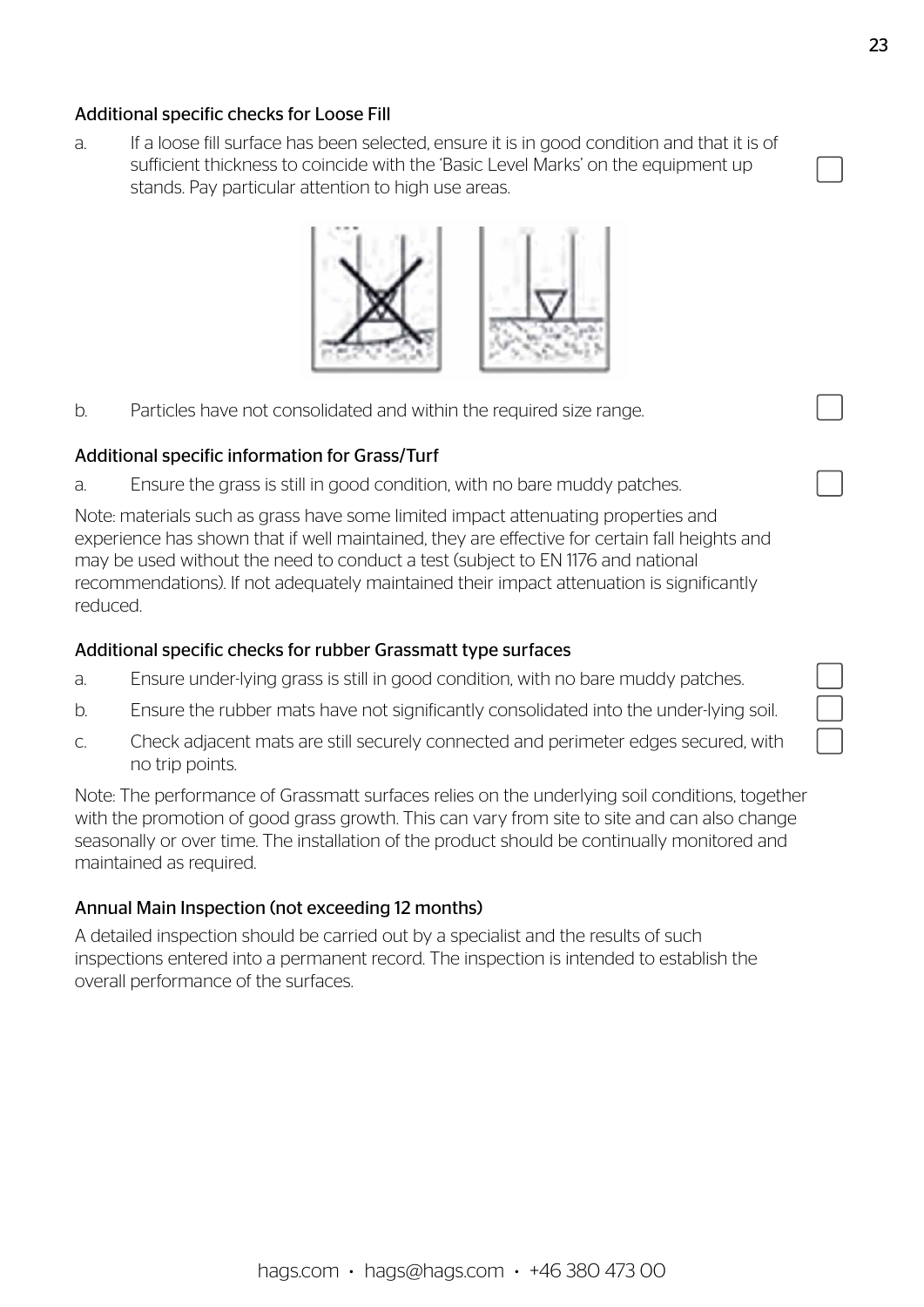## Maintenance Procedures

Whilst any maintenance is carried out, the equipment must be secured against use and the public warned of any risks associated with the work.

Any surfaces replaced must comply with original specifications.

## Rubber Wet Pour

### 1. Cleaning

The periodic removal of surface contamination and debris should be completed where necessary and this can be done by power washing or the application of washing detergent, copious amounts of water and sweeping with a stiff brush. A power wash of 3000psi may be required to remove some ingrained dirt or contamination.

Surfacing located in damp and shaded areas may attract moss or similar. Any proprietary pathway moss killer should be checked, to ensure its application is suitable to childrens playgrounds. Some EPDM colours may need the application of specialised bleach to bring back the original colour. If this is required, please contact us for further advice.

Loose rubber granules and debris should be brushed or blown off. Accelerated wear may occur if this is not carried out.

### 2. Repairing cracks

Any cracks in the surface, or where bonded to edges/equipment up-stands, identified should be made good within a month.

Any cracks should be sealed as quickly as possible. Adhesive supplied in cartridge form and applied through a mastic gun can be supplied.

### 3. Repairing damaged patches

### Any holes/damage in the surface identified should be made good immediately.

Common forms of vandalism are burning with cigarette lighters or with fuel assistance. Burnt or other areas of damage will need to be cut out and patched by the supplier. Small holes can be repaired using a repair kit and must be completed in accordance with the original surface specification.







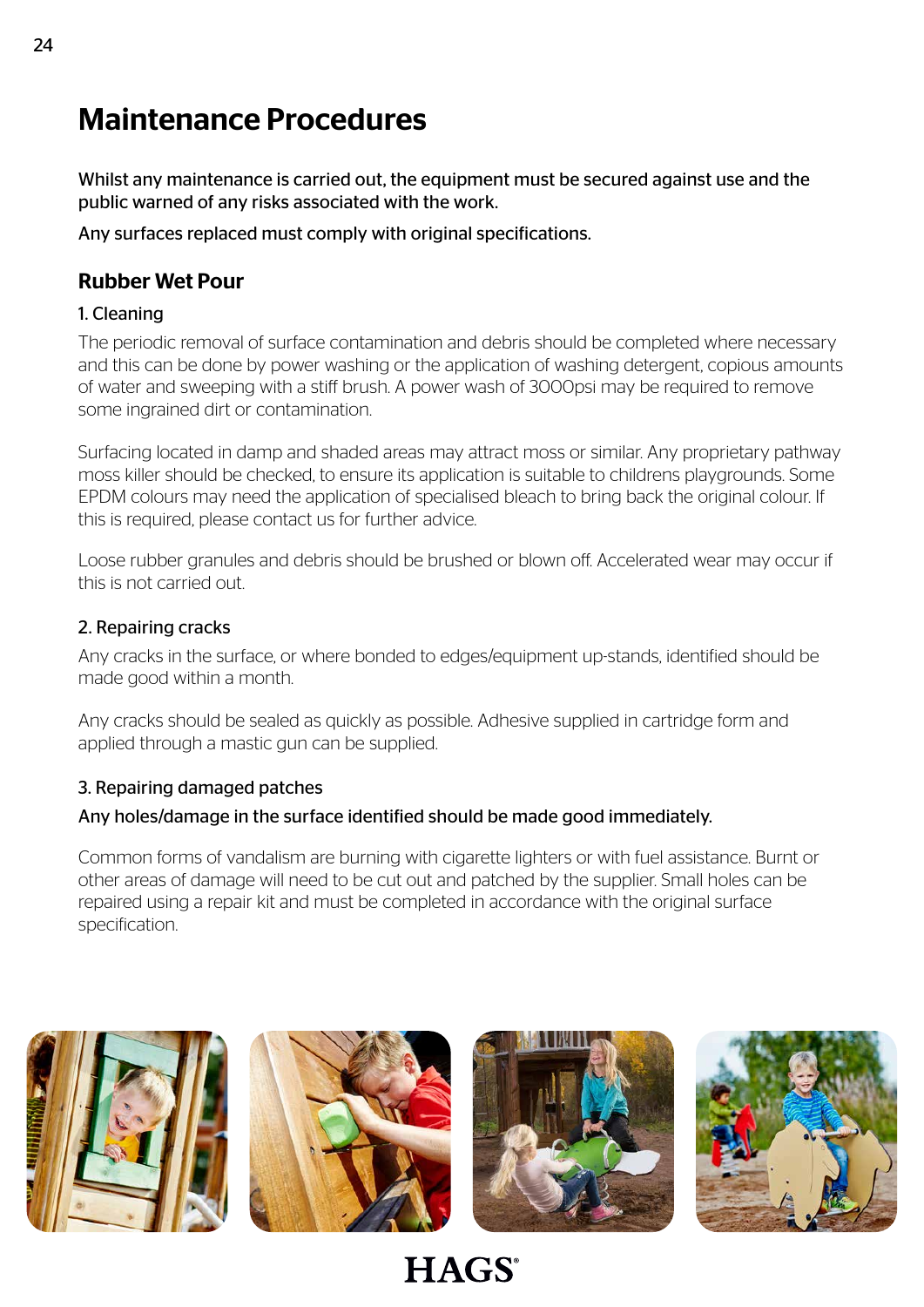# 7. Retiring Old Equipment

At the end of its working life HAGS equipment may be dismantled and the component parts sorted by material type for re-cycling and or disposal.

Please refer to the HAGS installation instructions for erection sequences, tools required and any Safe Working Practices that may be required.

Once dismantled parts may be sorted by material type:

- 1. Mild Steel Powder coated steel parts, bolt fixings etc.
- 2. Stainless Steel Slides, bolt fixings, bannister rails, chains etc.
- 3. Galvanised Steel Chains, anchoring, steel reinforced ropes and other steel parts.
- 4. Thermo plastics Graphic panels, rota-moulded items, post-/bolt caps etc.
- 5. PUR handles, swing seats etc.
- 6. Tyres swing seats, dampers, anchoring's etc.
- 7. HPL (High Pressure Laminate) panels, springers, climbing walls etc.
- 8. Wood Timber sections supplied prior to 2003, please treat as hazardous waste and disposed of accordingly (must not be burnt). Timber sections supplied after 2003 can be recycled as normal timber.
- 9. Glass covers, panels etc.
- 10. Aluminium rungs, handles etc.

HAGS would urge, wherever possible, that parts are passed to on to specialist recycling companies.

Additional information can be found at, for example; www.environmental-expert.com









 $\overline{\phantom{0}}$ 

hags.com  $\cdot$  hags@hags.com  $\cdot$  +46 380 473 00